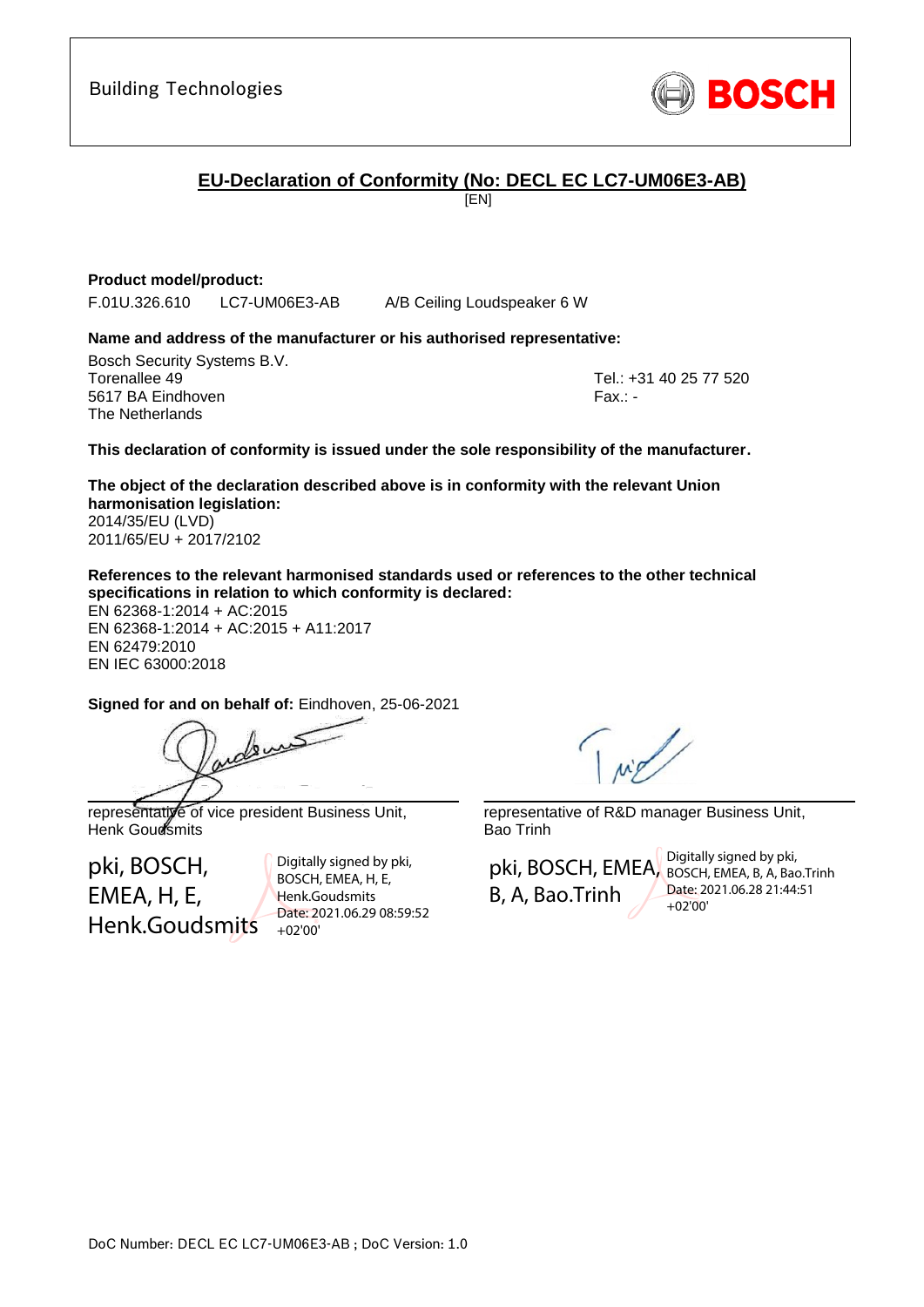# **ЕC ДЕКЛАРАЦИЯ ЗА СЪОТВЕТСТВИЕ (№: DECL EC LC7-UM06E3-AB)**

[BG]

### **Модел на продукт/продукт:**

F.01U.326.610 LC7-UM06E3-AB A/B Ceiling Loudspeaker 6 W

#### **Наименование и адрес на производителя или на неговия упълномощен представител:**

Bosch Security Systems B.V. Torenallee 49 Тел.: [+31 40 25 77 520](#page-0-0) 5617 BA Eindhoven факс: [-](#page-0-1) The Netherlands

#### **Настоящата декларация за съответствие е издадена на отговорността на производителя.**

**Предметът на декларацията, описан по-горе, отговаря на съответното законодателство на Съюза за хармонизация[:](#page-0-2)** [2014/35/EU \(LVD\)](#page-0-2) [2011/65/EU +](#page-0-2) 2017/2102

**Позоваване на използваните хармонизирани стандарти или позоваване на други технически спецификации, по отношение на които се декларира съответствие:**

EN 62368-1:2014 + AC:2015 EN 62368-1:2014 + AC:2015 + A11:2017 EN 62479:2010 EN IEC 63000:201[8](#page-0-3)

**Подписано за и от името на:** Айндховен, 25-06-2021

\_\_\_\_\_\_\_\_\_\_\_\_\_\_\_\_\_\_\_\_\_\_\_\_\_\_\_\_\_\_\_\_\_\_\_\_\_\_\_\_\_\_\_ представител на вицепрезидента на Бизнес звено, Henk Goudsmits

представител на мениджъра проучване и развитие Бизнес звено, Bao Trinh

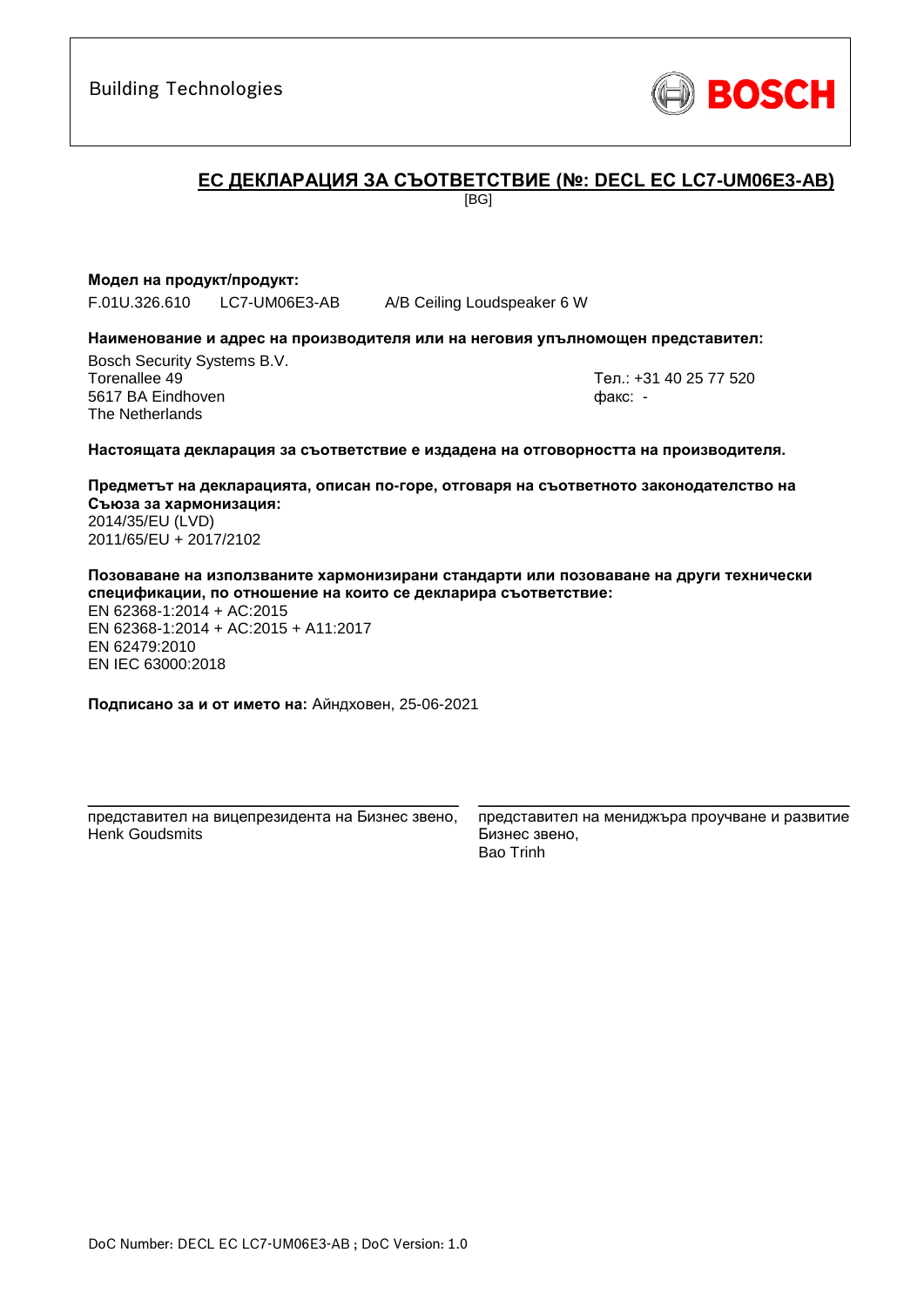# **DECLARACIÓN UE DE CONFORMIDAD (nº: DECL EC LC7-UM06E3-AB)**

[ES]

**Modelo de producto/producto:**

F.01U.326.610 LC7-UM06E3-AB A/B Ceiling Loudspeaker 6 W

### **Nombre y dirección del fabricante o de su representante autorizado:**

Bosch Security Systems B.V. Torenallee 49 Tel.: [+31 40 25 77 520](#page-0-0) 5617 BA Eindhoven Fax.: [-](#page-0-1) The Netherlands

**La presente declaración de conformidad se expide bajo la exclusiva responsabilidad del fabricante.**

**El objeto de la declaración descrita anteriormente es conforme con la legislación de armonización pertinente de la Unión[:](#page-0-2)** [2014/35/EU \(LVD\)](#page-0-2) [2011/65/EU +](#page-0-2) 2017/2102

**Referencias a las normas armonizadas pertinentes utilizadas, o referencias a las otras especificaciones técnicas respecto a las cuales se declara la conformidad:** EN 62368-1:2014 + AC:2015 EN 62368-1:2014 + AC:2015 + A11:2017 EN 62479:2010 EN IEC 63000:201[8](#page-0-3)

**Firmado en nombre de:** Eindhoven, 25-06-2021

\_\_\_\_\_\_\_\_\_\_\_\_\_\_\_\_\_\_\_\_\_\_\_\_\_\_\_\_\_\_\_\_\_\_\_\_\_\_\_\_\_\_\_ representante del vicepresidente de la unidad de negocios, Henk Goudsmits

representante del jefe de investigación y desarrollo de la unidad de negocios, Bao Trinh

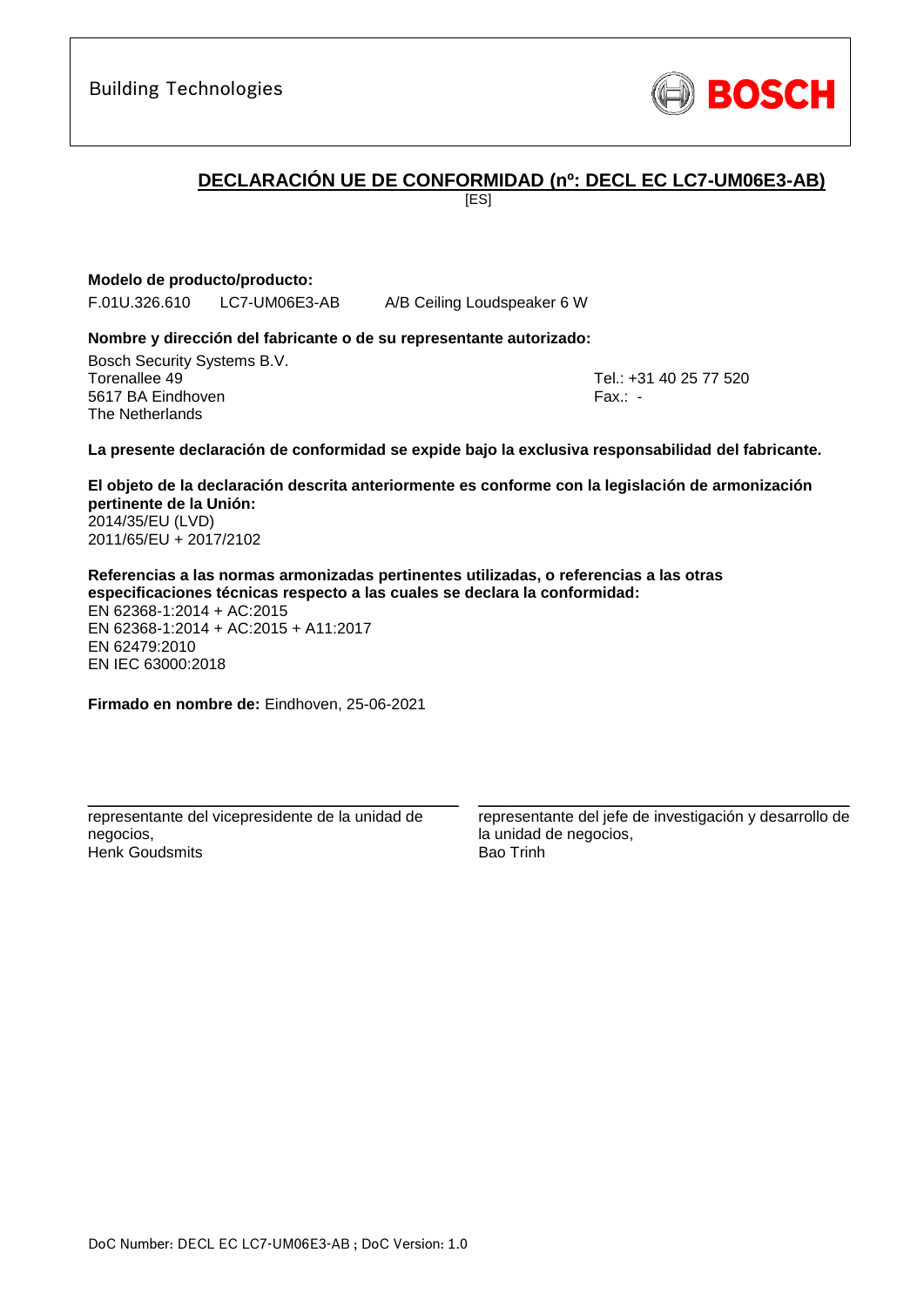

# **EU PROHLÁŠENÍ O SHODĚ (č. DECL EC LC7-UM06E3-AB)**

 $\overline{IC}$ SI

# **Model výrobku/výrobek:**

F.01U.326.610 LC7-UM06E3-AB A/B Ceiling Loudspeaker 6 W

### **Jméno a adresa výrobce nebo jeho zplnomocněného zástupce:**

Bosch Security Systems B.V. Torenallee 49 Tel.: [+31 40 25 77 520](#page-0-0) 5617 BA Eindhoven Fax.: [-](#page-0-1) Fax.: - Fax.: - Fax.: - Fax.: -The Netherlands

### **Toto prohlášení o shodě se vydává na výhradní odpovědnost výrobce.**

**Výše popsaný předmět prohlášení je ve shodě s příslušnými harmonizačními právními předpisy Unie[:](#page-0-2)** [2014/35/EU \(LVD\)](#page-0-2) [2011/65/EU +](#page-0-2) 2017/2102

**Odkazy na příslušné harmonizované normy, které byly použity, nebo na jiné technické specifikace, na jejichž základě se shoda prohlašuje:**

EN 62368-1:2014 + AC:2015 EN 62368-1:2014 + AC:2015 + A11:2017 EN 62479:2010 EN IEC 63000:201[8](#page-0-3)

**Podepsáno za a jménem:** Eindhoven, 25-06-2021

\_\_\_\_\_\_\_\_\_\_\_\_\_\_\_\_\_\_\_\_\_\_\_\_\_\_\_\_\_\_\_\_\_\_\_\_\_\_\_\_\_\_\_

zástupce viceprezidenta obchodní jednoty, Henk Goudsmits

\_\_\_\_\_\_\_\_\_\_\_\_\_\_\_\_\_\_\_\_\_\_\_\_\_\_\_\_\_\_\_\_\_\_\_\_\_\_\_\_\_\_\_ zástupce ředitele výzkumu a vývoje obchodní jednoty, Bao Trinh

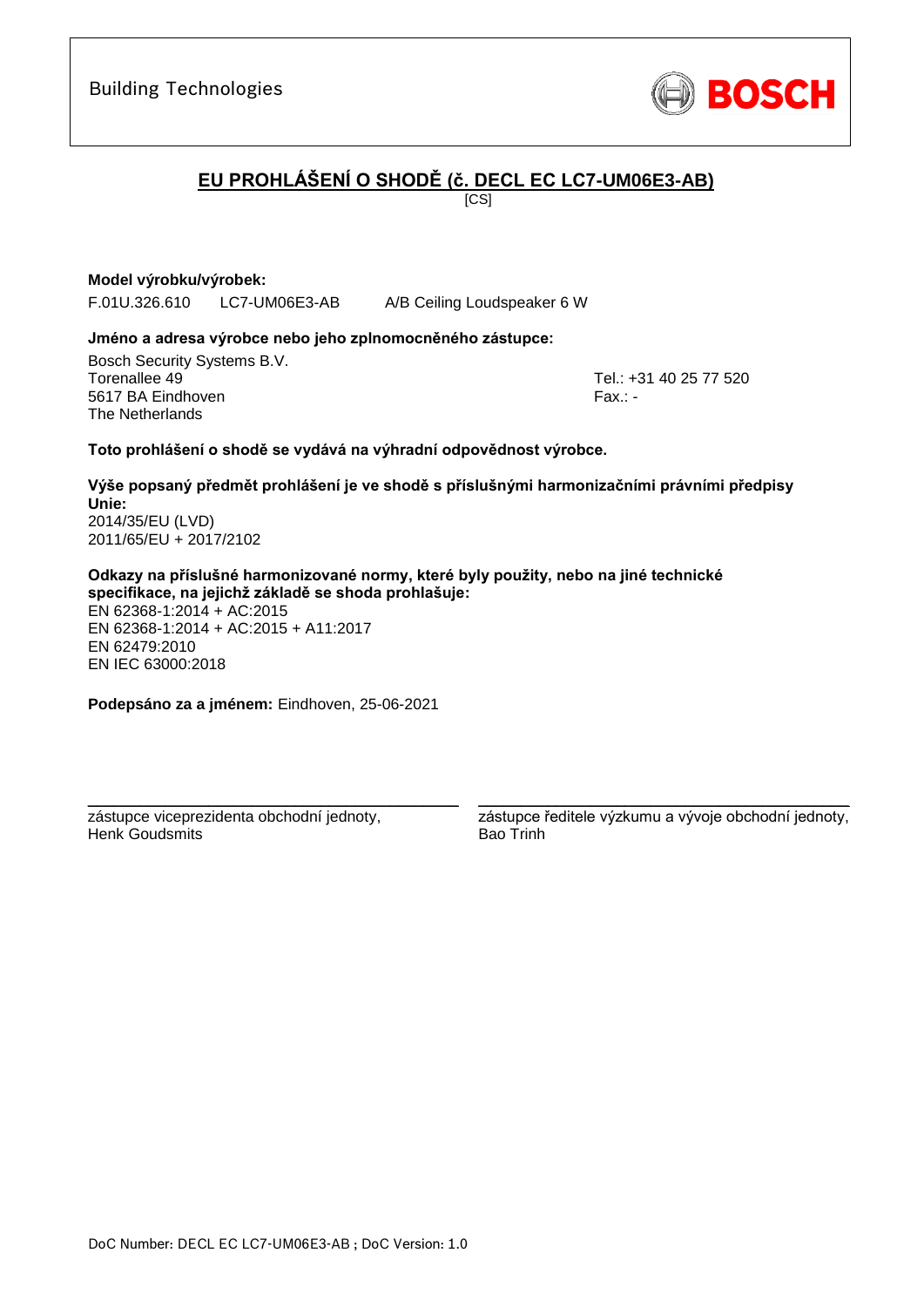**EU-OVERENSSTEMMELSESERKLÆRING (Nr. DECL EC LC7-UM06E3-AB)**

[DA]

# **Produktmodel/produkt:**

F.01U.326.610 LC7-UM06E3-AB A/B Ceiling Loudspeaker 6 W

### **Navn og adresse på fabrikanten eller dennes bemyndigede repræsentant:**

Bosch Security Systems B.V. Torenallee 49 Tel.: [+31 40 25 77 520](#page-0-0) 5617 BA Eindhoven Fax.: [-](#page-0-1) The Netherlands

### **Denne overensstemmelseserklæring udstedes på fabrikantens ansvar.**

**Genstanden for erklæringen, som beskrevet ovenfor, er i overensstemmelse med den relevante EU-harmoniseringslovgivning[:](#page-0-2)** [2014/35/EU \(LVD\)](#page-0-2) [2011/65/EU +](#page-0-2) 2017/2102

**Referencer til de relevante anvendte harmoniserede standarder eller til de andre tekniske specifikationer, som der erklæres overensstemmelse med:**

EN 62368-1:2014 + AC:2015 EN 62368-1:2014 + AC:2015 + A11:2017 EN 62479:2010 EN IEC 63000:201[8](#page-0-3)

**Underskrevet for og på vegne af:** Eindhoven, 25-06-2021

\_\_\_\_\_\_\_\_\_\_\_\_\_\_\_\_\_\_\_\_\_\_\_\_\_\_\_\_\_\_\_\_\_\_\_\_\_\_\_\_\_\_\_ repræsentant for Vice President Business Unit, Henk Goudsmits

repræsentant for R&D manager Business Unit, Bao Trinh

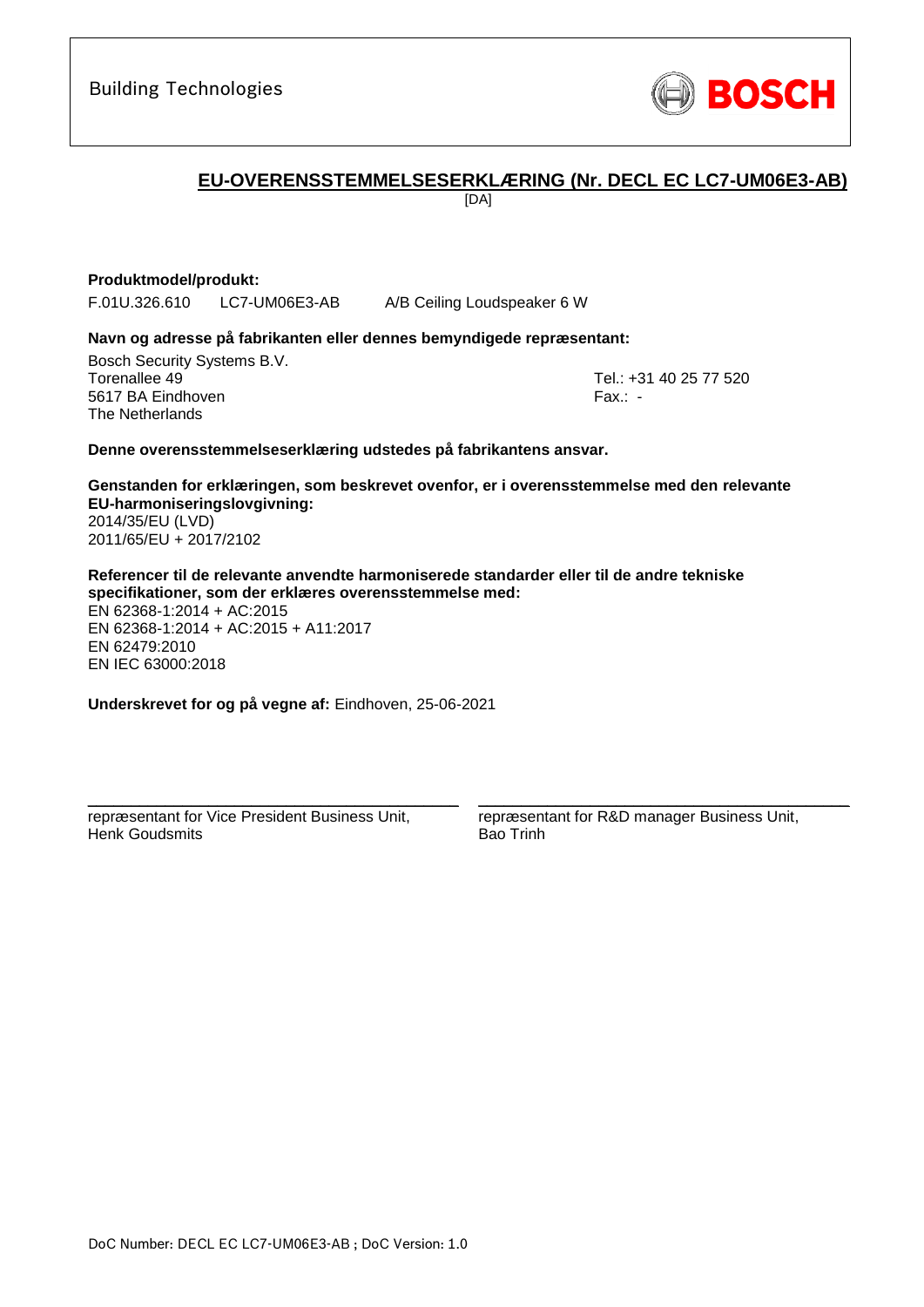

# **EU-KONFORMITÄTSERKLÄRUNG (Nr. DECL EC LC7-UM06E3-AB)**

[DE]

### **Produktmodell/Produkt:**

F.01U.326.610 LC7-UM06E3-AB A/B Ceiling Loudspeaker 6 W

# **Name und Anschrift des Herstellers oder seines Bevollmächtigten:**

Bosch Security Systems B.V. Torenallee 49 Tel.: [+31 40 25 77 520](#page-0-0) 5617 BA Eindhoven Fax.: [-](#page-0-1) The Netherlands

**Die alleinige Verantwortung für die Ausstellung dieser Konformitätserklärung trägt der Hersteller.**

**Der oben beschriebene Gegenstand der Erklärung erfüllt die einschlägigen Harmonisierungsrechtsvorschriften der Union[:](#page-0-2)** [2014/35/EU \(LVD\)](#page-0-2) [2011/65/EU +](#page-0-2) 2017/2102

**Angabe der einschlägigen harmonisierten Normen, die zugrunde gelegt wurden, oder Angabe der anderen technischen Spezifikationen, in Bezug auf die die Konformität erklärt wird:** EN 62368-1:2014 + AC:2015 EN 62368-1:2014 + AC:2015 + A11:2017 EN 62479:2010 EN IEC 63000:201[8](#page-0-3)

**Unterzeichnet für und im Namen von:** Eindhoven, 25-06-2021

Vertreter des Vice President Geschäftsbereich, Henk Goudsmits

\_\_\_\_\_\_\_\_\_\_\_\_\_\_\_\_\_\_\_\_\_\_\_\_\_\_\_\_\_\_\_\_\_\_\_\_\_\_\_\_\_\_\_

Vertreter des F&E-Managers Geschäftsbereich, Bao Trinh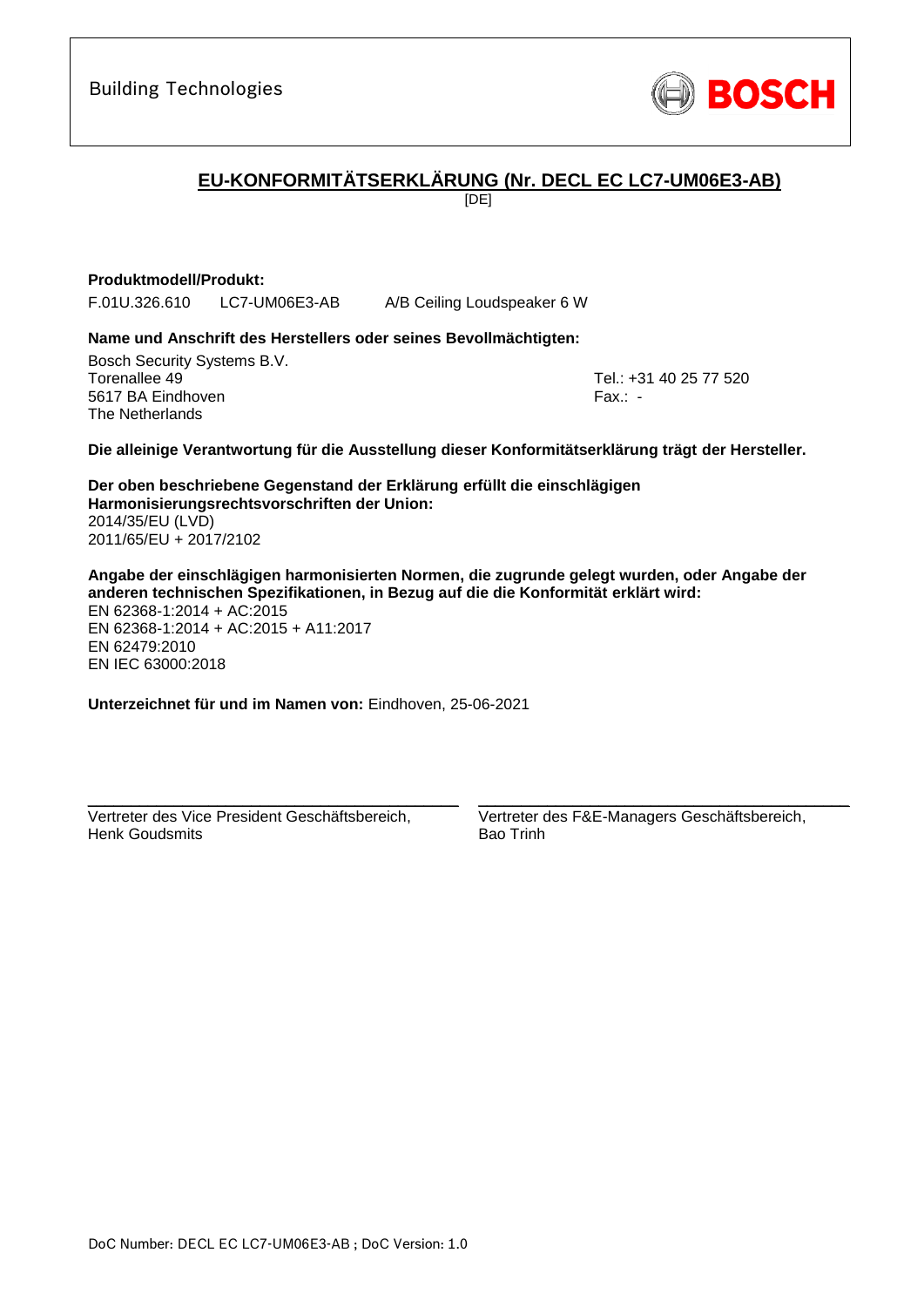

# **ELi VASTAVUSDEKLARATSIOON (nr: DECL EC LC7-UM06E3-AB)**

[ET]

### **Toote mudel/toode:**

F.01U.326.610 LC7-UM06E3-AB A/B Ceiling Loudspeaker 6 W

### **Tootja või tema volitatud esindaja nimi ja aadress:**

Bosch Security Systems B.V. Torenallee 49 Tel.: [+31 40 25 77 520](#page-0-0) 5617 BA Eindhoven Fax.: [-](#page-0-1) The Netherlands

### **Käesolev vastavausdeklaratsioon on välja antud tootja ainuvastutusel.**

**Eelkirjeldatud deklareeritav toode on kooskõlas asjaomaste liidu ühtlustamisaktidega[:](#page-0-2)** [2014/35/EU \(LVD\)](#page-0-2) [2011/65/EU +](#page-0-2) 2017/2102

**Viited kasutatud harmoneeritud standarditele või viited muudele tehnilistele spetsifikatsioonidele, millele vastavust deklareeritakse:**

EN 62368-1:2014 + AC:2015 EN 62368-1:2014 + AC:2015 + A11:2017 EN 62479:2010 [E](#page-0-4)[N](#page-0-5) [I](#page-0-6)[E](#page-0-7)C 63000:201[8](#page-0-3)

**Alla kirjutanud (kelle poolt/nimel):** Eindhoven, 25-06-2021

\_\_\_\_\_\_\_\_\_\_\_\_\_\_\_\_\_\_\_\_\_\_\_\_\_\_\_\_\_\_\_\_\_\_\_\_\_\_\_\_\_\_\_

äriüksuse asepresidendi esindaja, Henk Goudsmits

äriüksuse teadus- ja arendusjuhi esindaja, Bao Trinh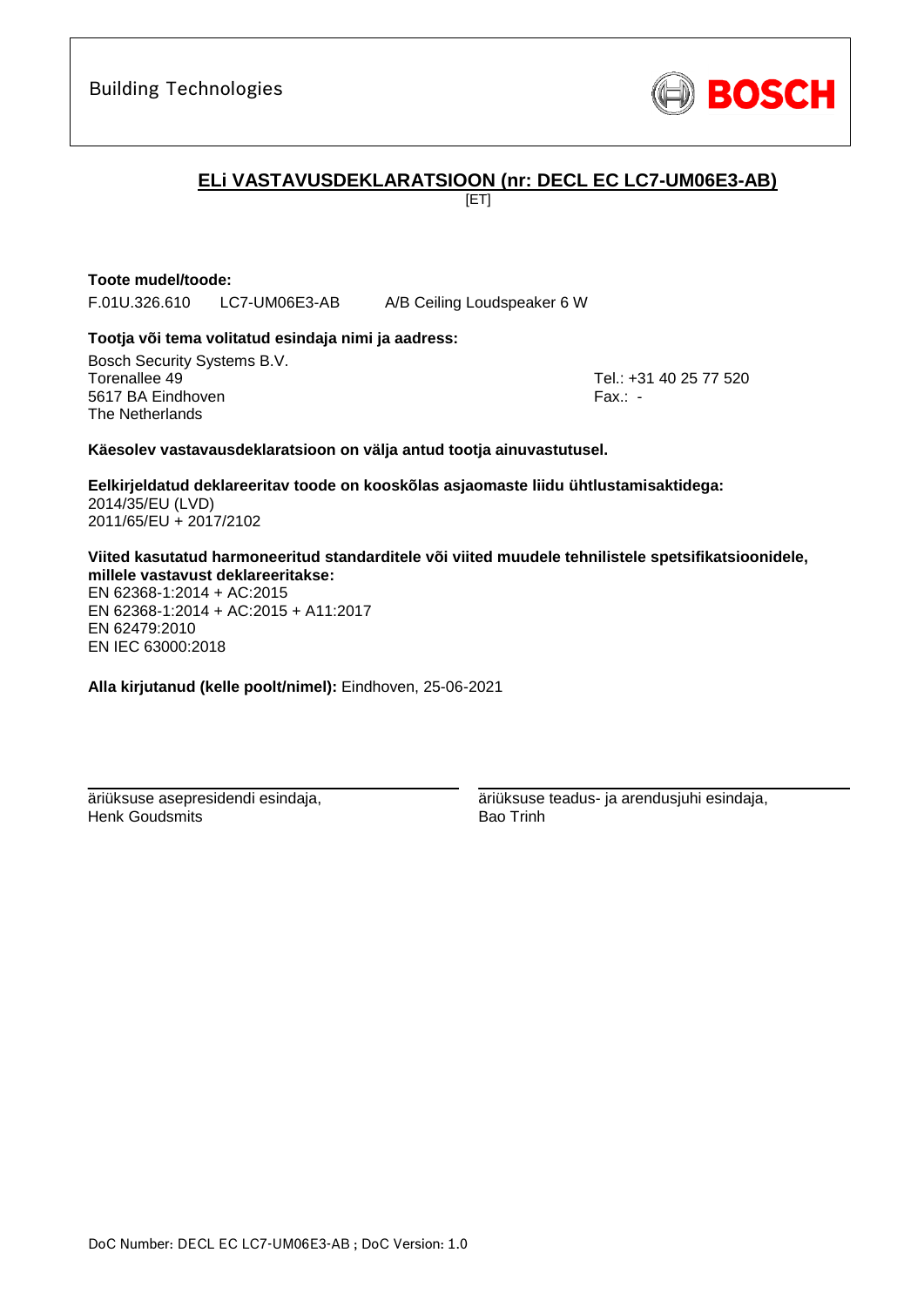

# **ΔΗΛΩΣΗ ΣΥΜΜΟΡΦΩΣΗΣ ΕΕ (αριθ. DECL EC LC7-UM06E3-AB)**

[EL]

**Μοντέλο προϊόντος / Προϊόν:**

F.01U.326.610 LC7-UM06E3-AB A/B Ceiling Loudspeaker 6 W

### **Επωνυμία και διεύθυνση του κατασκευαστή ή του εξουσιοδοτημένου αντιπροσώπου του:**

Bosch Security Systems B.V. Torenallee 49 Τηλ: [+31 40 25 77 520](#page-0-0) 5617 BA Eindhoven φαξ: [-](#page-0-1) The Netherlands

### **Η παρούσα δήλωση συμμόρφωσης εκδίδεται με αποκλειστική ευθύνη του κατασκευαστή.**

**Ο στόχος της δήλωσης που περιγράφεται παραπάνω είναι σύμφωνος με τη σχετική ενωσιακή νομοθεσία εναρμόνισης[:](#page-0-2)** [2014/35/EU \(LVD\)](#page-0-2) [2011/65/EU +](#page-0-2) 2017/2102

**Μνεία των σχετικών εναρμονισμένων προτύπων που χρησιμοποιήθηκαν ή μνεία των λοιπών τεχνικών προδιαγραφών σε σχέση με τις οποίες δηλώνεται η συμμόρφωση:** EN 62368-1:2014 + AC:2015 EN 62368-1:2014 + AC:2015 + A11:2017 EN 62479:2010 EN IEC 63000:201[8](#page-0-3)

**Υπογραφή για λογαριασμό και εξ ονόματος:** Άιντχόβεν, 25-06-2021

\_\_\_\_\_\_\_\_\_\_\_\_\_\_\_\_\_\_\_\_\_\_\_\_\_\_\_\_\_\_\_\_\_\_\_\_\_\_\_\_\_\_\_ αντιπρόσωπος του αντιπροέδρου, Επιχειρηματική μονάδα, Henk Goudsmits

αντιπρόσωπος του υπεύθυνου Έρευνας και Ανάπτυξης, Επιχειρηματική μονάδα, Bao Trinh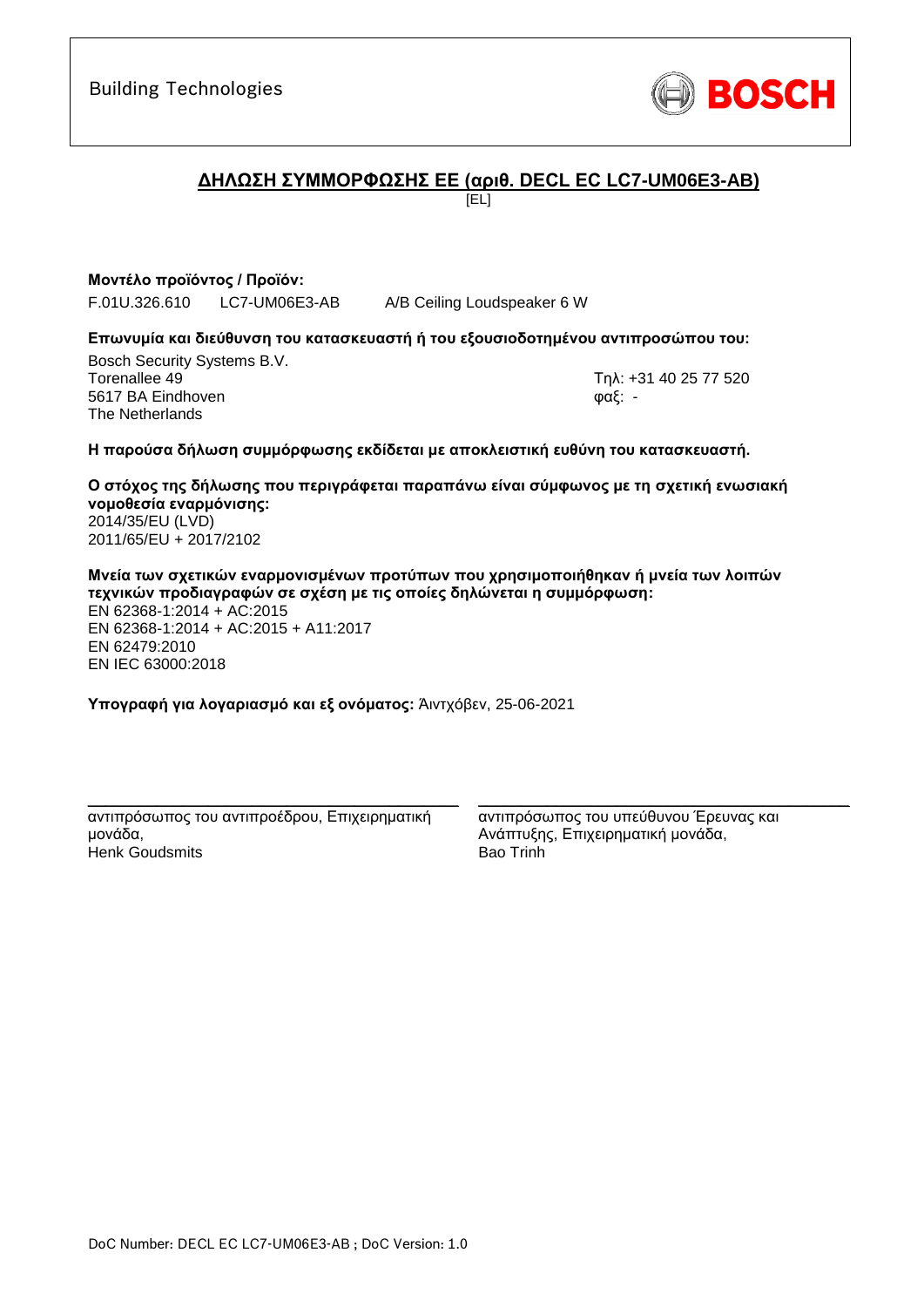# **DÉCLARATION UE DE CONFORMITÉ (nº: DECL EC LC7-UM06E3-AB)**

[FR]

# **Modèle de produit/produit**

F.01U.326.610 LC7-UM06E3-AB A/B Ceiling Loudspeaker 6 W

### **Nom et adresse du fabricant ou de son mandataire:**

Bosch Security Systems B.V. Torenallee 49 Tel.: [+31 40 25 77 520](#page-0-0) 5617 BA Eindhoven Fax.: [-](#page-0-1) The Netherlands

#### **La présente déclaration de conformité est établie sous la seule responsabilité du fabricant.**

**L'objet de la déclaration décrit ci-dessus est conforme à la législation d'harmonisation de l'Union applicable[:](#page-0-2)** [2014/35/EU \(LVD\)](#page-0-2)

[2011/65/EU +](#page-0-2) 2017/2102

**Références des normes harmonisées pertinentes appliquées ou des autres spécifications techniques par rapport auxquelles la conformité est déclarée:**

EN 62368-1:2014 + AC:2015 EN 62368-1:2014 + AC:2015 + A11:2017 EN 62479:2010 EN IEC 63000:201[8](#page-0-3)

**Signé par et au nom de:** Eindhoven, 25-06-2021

\_\_\_\_\_\_\_\_\_\_\_\_\_\_\_\_\_\_\_\_\_\_\_\_\_\_\_\_\_\_\_\_\_\_\_\_\_\_\_\_\_\_\_

représentant du vice-président de la division, Henk Goudsmits

représentant de la responsable R&D de la division, Bao Trinh

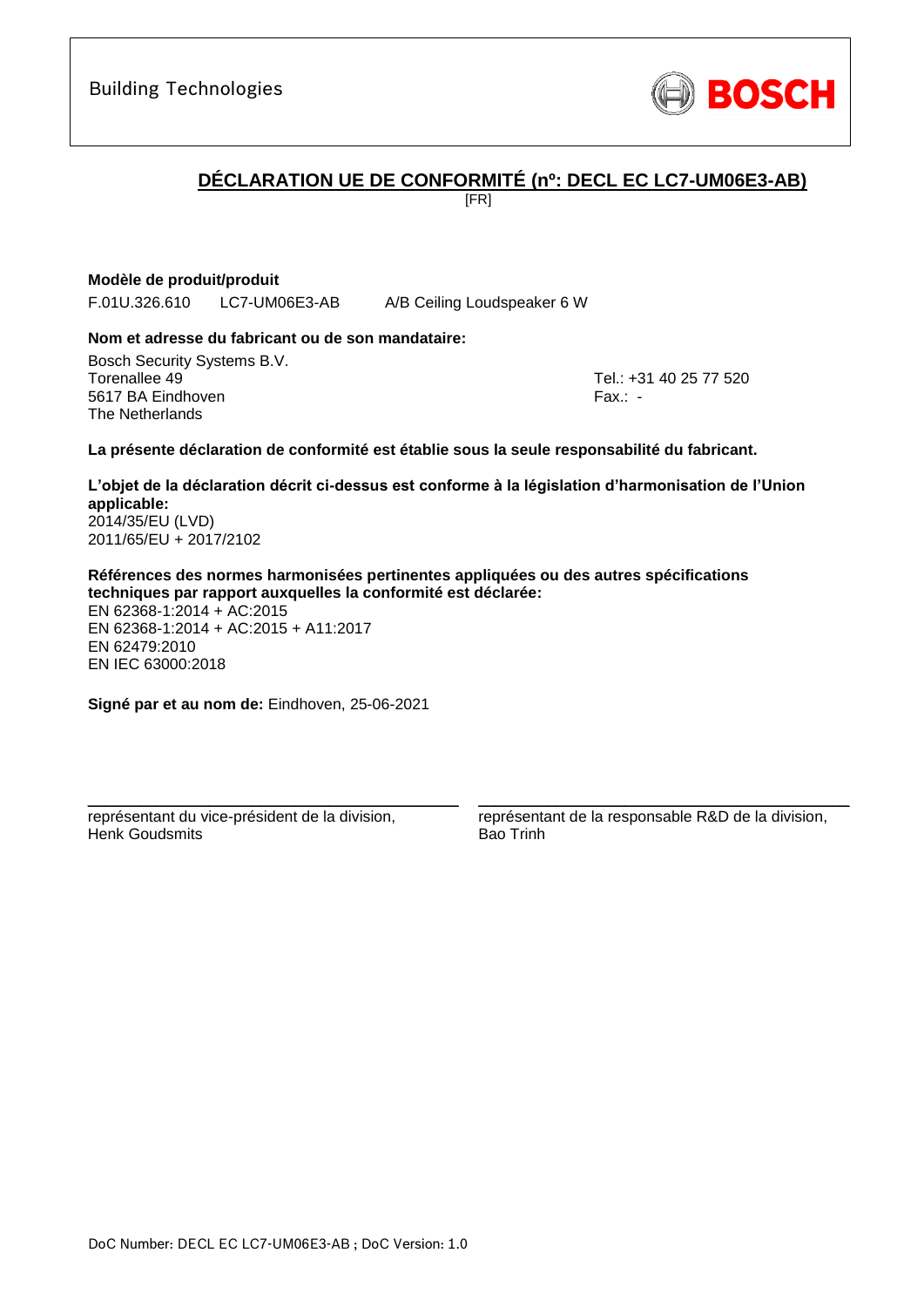

# **EU IZJAVA O SUKLADNOSTI (br. DECL EC LC7-UM06E3-AB)**

[HR]

### **Uzorak proizvoda/proizvod:**

F.01U.326.610 LC7-UM06E3-AB A/B Ceiling Loudspeaker 6 W

### **Ime i adresa proizvođača ili njegovog ovlaštenog zastupnika:**

Bosch Security Systems B.V. Torenallee 49 Tel.: [+31 40 25 77 520](#page-0-0) 5617 BA Eindhoven Fax.: [-](#page-0-1) The Netherlands

### **Za izdavanje EU izjave o sukladnosti odgovoran je isključivo proizvođač.**

**Predmet navedene izjave u skladu je s mjerodavnim zakonodavstvom Unije o usklađivanju[:](#page-0-2)** [2014/35/EU \(LVD\)](#page-0-2) [2011/65/EU +](#page-0-2) 2017/2102

**Pozivanja na relevantne primijenjene usklađene norme ili pozivanja na druge tehničke specifikacije u vezi s kojima se izjavljuje sukladnost:**

EN 62368-1:2014 + AC:2015 EN 62368-1:2014 + AC:2015 + A11:2017 EN 62479:2010 [E](#page-0-4)[N](#page-0-5) [I](#page-0-6)[E](#page-0-7)C 63000:201[8](#page-0-3)

**Potpisano za i u ime:** Eindhoven, 25-06-2021

predstavnik potpredsjednika poslovne jedinice, Henk Goudsmits

\_\_\_\_\_\_\_\_\_\_\_\_\_\_\_\_\_\_\_\_\_\_\_\_\_\_\_\_\_\_\_\_\_\_\_\_\_\_\_\_\_\_\_

predstavnik voditelja istraživanja i razvoja za poslovnu iedinicu. Bao Trinh

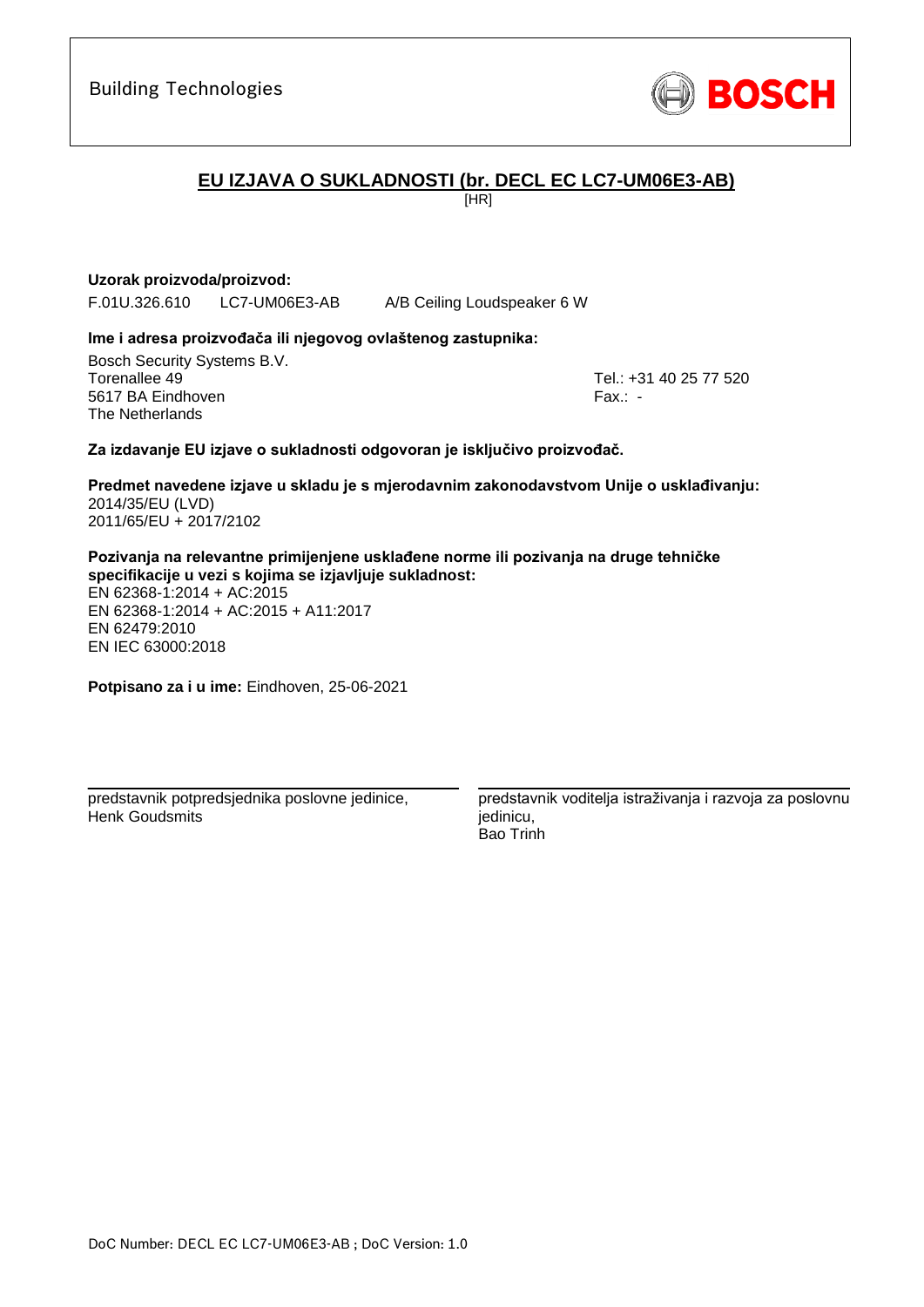# **DICHIARAZIONE DI CONFORMITÀ UE (N. DECL EC LC7-UM06E3-AB)**

 $\overline{III}$ 

**Modello di prodotto/prodotto:**

F.01U.326.610 LC7-UM06E3-AB A/B Ceiling Loudspeaker 6 W

### **Nome e indirizzo del fabbricante o del suo rappresentante autorizzato:**

Bosch Security Systems B.V. Torenallee 49 Tel.: [+31 40 25 77 520](#page-0-0) 5617 BA Eindhoven Fax.: [-](#page-0-1) The Netherlands

**La presente dichiarazione di conformità è rilasciata sotto la responsabilità esclusiva del fabbricante.**

**L'oggetto della dichiarazione di cui sopra è conforme alla pertinente normativa di armonizzazione dell'Unione[:](#page-0-2)** [2014/35/EU \(LVD\)](#page-0-2) [2011/65/EU +](#page-0-2) 2017/2102

**Riferimento alle pertinenti norme armonizzate utilizzate o riferimenti alle altre specifiche tecniche in relazione alle quali è dichiarata la conformità:**

EN 62368-1:2014 + AC:2015 EN 62368-1:2014 + AC:2015 + A11:2017 EN 62479:2010 EN IEC 63000:201[8](#page-0-3)

**Firmato a nome e per conto di:** Eindhoven, 25-06-2021

\_\_\_\_\_\_\_\_\_\_\_\_\_\_\_\_\_\_\_\_\_\_\_\_\_\_\_\_\_\_\_\_\_\_\_\_\_\_\_\_\_\_\_ portavoce del vice presidente della Business Unit, Henk Goudsmits

portavoce del R&D Manager Business Unit, Bao Trinh

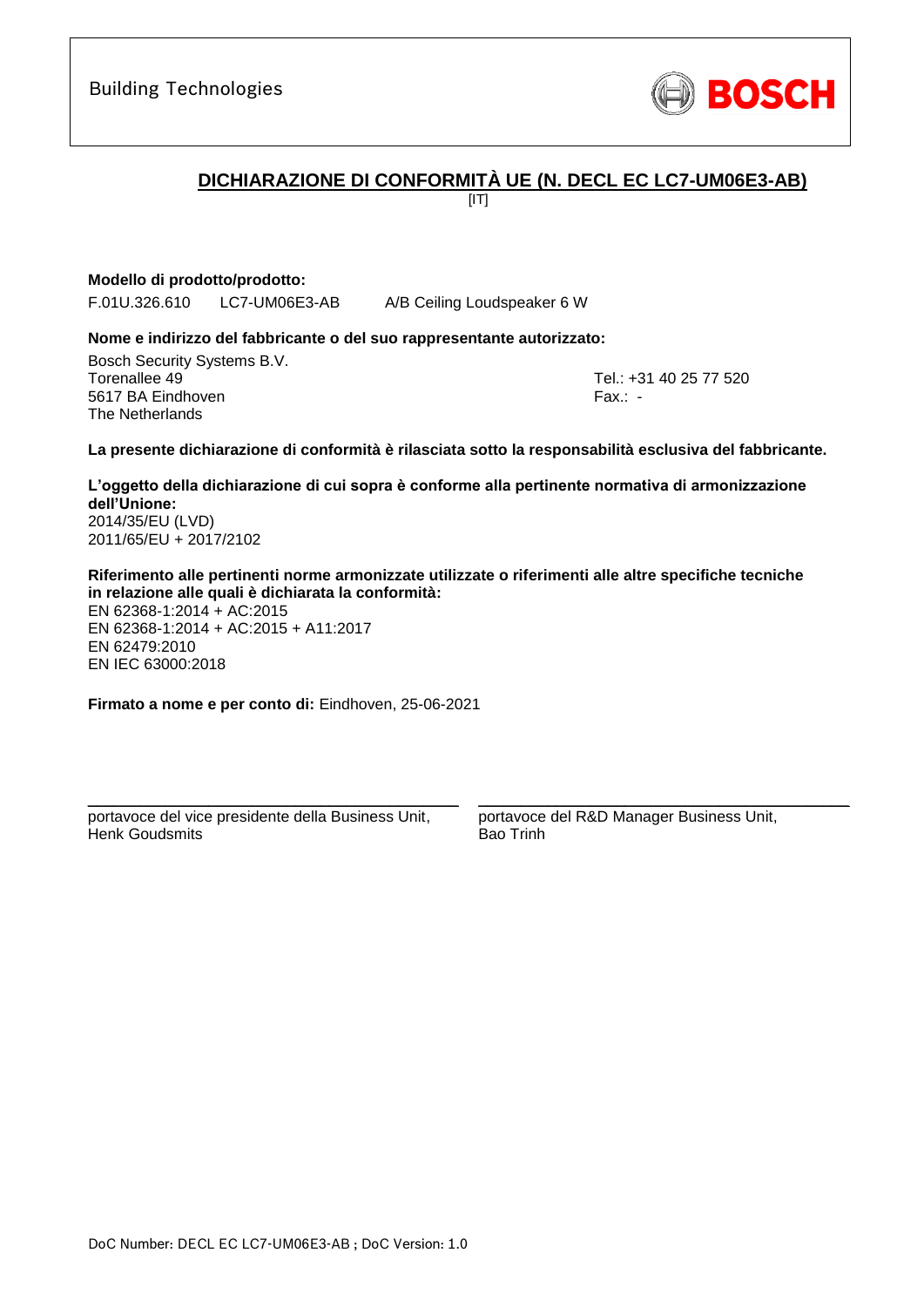# **ES ATBILSTĪBAS DEKLARĀCIJA (Nr. DECL EC LC7-UM06E3-AB)**

 $\overline{L}$ 

# **Produkta modelis / produkts:**

F.01U.326.610 LC7-UM06E3-AB A/B Ceiling Loudspeaker 6 W

### **Ražotāja vai viņa pilnvarotā pārstāvja nosaukums un adrese:**

Bosch Security Systems B.V. Torenallee 49 Tel.: [+31 40 25 77 520](#page-0-0) 5617 BA Eindhoven Fax.: [-](#page-0-1) The Netherlands

### **Šī atbilstības deklarācija ir izdota vienīgi uz ražotāja atbildību.**

**Iepriekš aprakstītais deklarācijas priekšmets atbilst attiecīgajam Savienības saskaņošanas tiesību aktam[:](#page-0-2)** [2014/35/EU \(LVD\)](#page-0-2)

[2011/65/EU +](#page-0-2) 2017/2102

**Atsauces uz attiecīgajiem izmantotajiem saskaņotajiem standartiem vai uz citām tehniskajām specifikācijām, attiecībā uz ko tiek deklarēta atbilstība:**

EN 62368-1:2014 + AC:2015 EN 62368-1:2014 + AC:2015 + A11:2017 EN 62479:2010 EN IEC 63000:201[8](#page-0-3)

**Parakstīts šādas personas vārdā:** Eindhoven, 25-06-2021

\_\_\_\_\_\_\_\_\_\_\_\_\_\_\_\_\_\_\_\_\_\_\_\_\_\_\_\_\_\_\_\_\_\_\_\_\_\_\_\_\_\_\_ uzņēmuma struktūrvienības viceprezidenta pārstāvis, Henk Goudsmits

uzņēmuma Struktūrvienības izpētes un attīstības nodaļas vadītāja pārstāvis, Bao Trinh

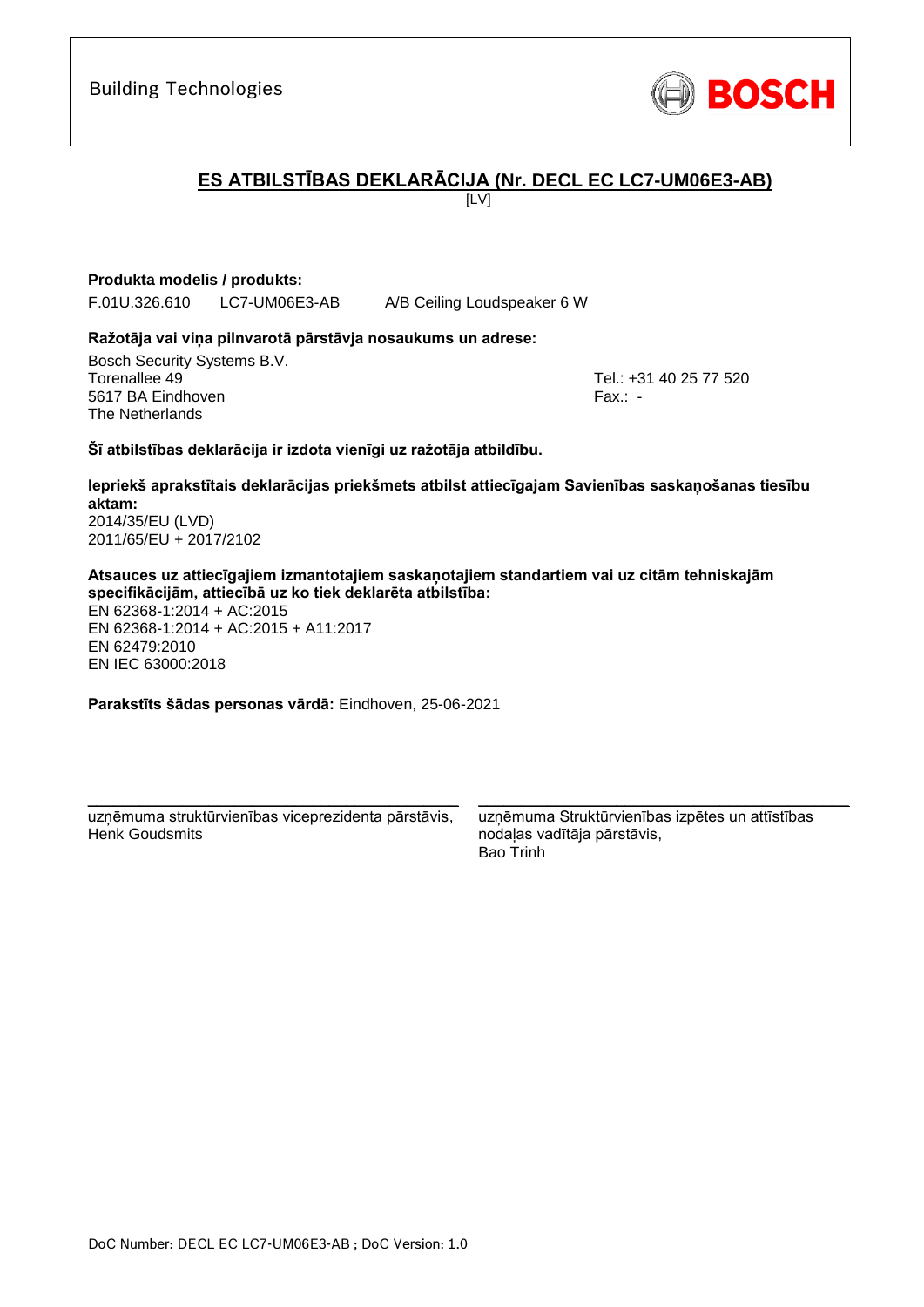# **ES ATITIKTIES DEKLARACIJA (Nr. DECL EC LC7-UM06E3-AB)**

 $\overline{L}$ 

**Gaminio modelis / gaminys:** 

F.01U.326.610 LC7-UM06E3-AB A/B Ceiling Loudspeaker 6 W

# **Gamintojo arba jo įgaliotojo atstovo pavadinimas ir adresas:**

Bosch Security Systems B.V. Torenallee 49 Tel.: [+31 40 25 77 520](#page-0-0) 5617 BA Eindhoven Fax.: [-](#page-0-1) The Netherlands

**Ši atitikties deklaracija išduota tik gamintojo atsakomybe.**

**Pirmiau aprašytas deklaracijos objektas atitinka susijusius derinamuosius Sąjungos teisės aktus[:](#page-0-2)** [2014/35/EU \(LVD\)](#page-0-2) [2011/65/EU +](#page-0-2) 2017/2102

**Susijusių taikytų darniųjų standartų nuorodos arba kitų techninių specifikacijų, pagal kurias buvo deklaruota atitiktis, nuorodos:**

EN 62368-1:2014 + AC:2015 EN 62368-1:2014 + AC:2015 + A11:2017 EN 62479:2010 [E](#page-0-4)[N](#page-0-5) [I](#page-0-6)[E](#page-0-7)C 63000:201[8](#page-0-3)

**Už ką ir kieno vardu pasirašyta:** Eindhoven, 25-06-2021

\_\_\_\_\_\_\_\_\_\_\_\_\_\_\_\_\_\_\_\_\_\_\_\_\_\_\_\_\_\_\_\_\_\_\_\_\_\_\_\_\_\_\_

viceprezidento skyriaus atstovas, Henk Goudsmits

tyrimų ir plėtros vadovo skyriaus atstovas, Bao Trinh

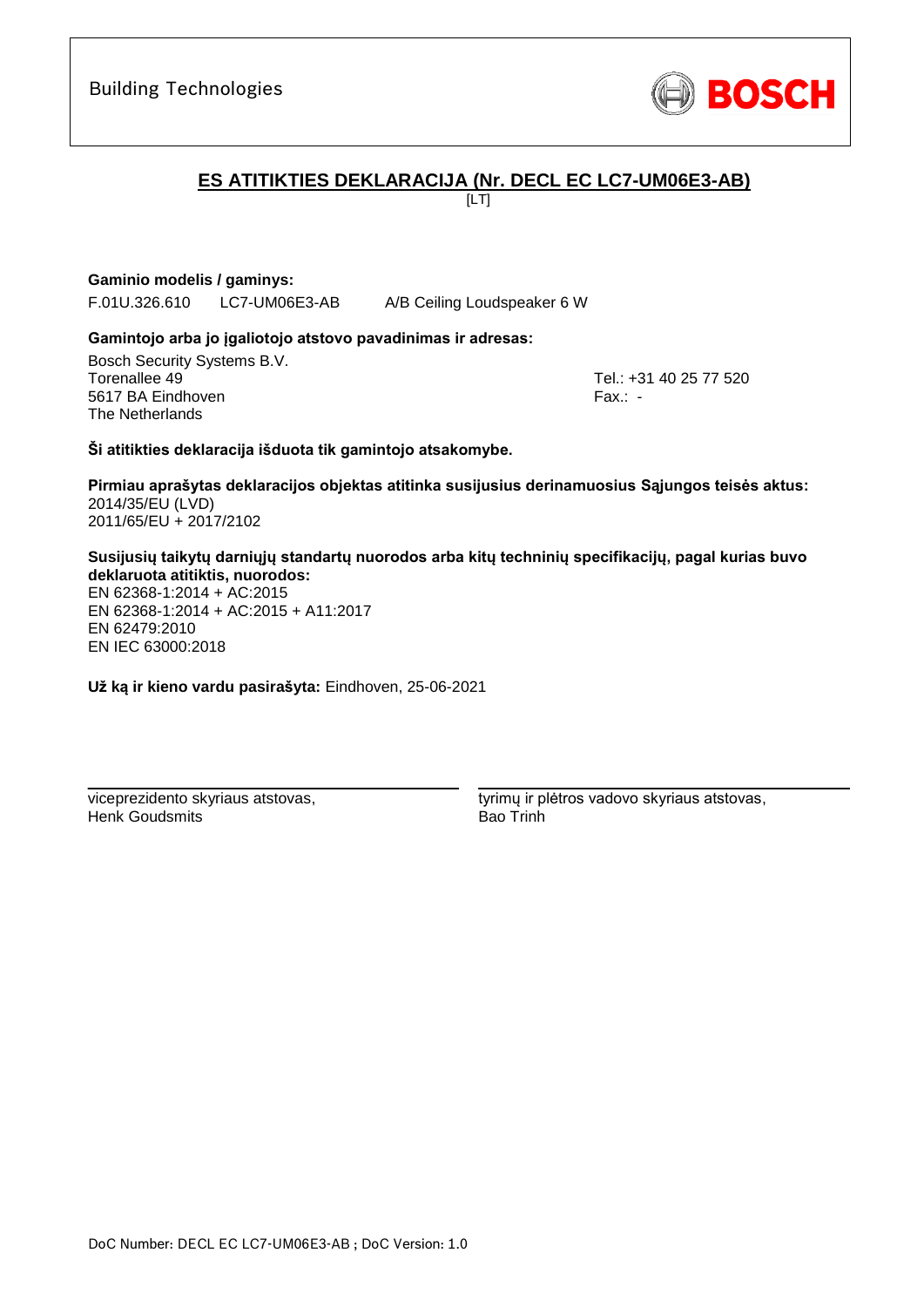

# **(DECL EC LC7-UM06E3-AB sz.) EU–MEGFELELŐSÉGI NYILATKOZAT**

[HU]

### **Termékmodell/termék:**

F.01U.326.610 LC7-UM06E3-AB A/B Ceiling Loudspeaker 6 W

### **A gyártó vagy meghatalmazott képviselőjének neve és címe:**

Bosch Security Systems B.V. Torenallee 49 Tel.: [+31 40 25 77 520](#page-0-0) 5617 BA Eindhoven Fax.: [-](#page-0-1) The Netherlands

### **Ezt a megfelelőségi nyilatkozatot a gyártó kizárólagos felelőssége mellett adják ki.**

**A fent ismertetett nyilatkozat tárgya megfelel a vonatkozó uniós harmonizációs jogszabályoknak[:](#page-0-2)** [2014/35/EU \(LVD\)](#page-0-2) [2011/65/EU +](#page-0-2) 2017/2102

**Az alkalmazott harmonizált szabványokra való hivatkozás vagy az azokra az egyéb műszaki leírásokra való hivatkozás, amelyekkel kapcsolatban megfelelőségi nyilatkozatot tettek:** EN 62368-1:2014 + AC:2015 EN 62368-1:2014 + AC:2015 + A11:2017 EN 62479:2010 [E](#page-0-4)[N](#page-0-5) [IE](#page-0-6)[C](#page-0-7) 63000:201[8](#page-0-3)

**A nyilatkozatot a következő gyártó nevében és megbízásából írták alá:** Eindhoven, 25-06-2021

az alelnök képviselője, üzleti egység, Henk Goudsmits

\_\_\_\_\_\_\_\_\_\_\_\_\_\_\_\_\_\_\_\_\_\_\_\_\_\_\_\_\_\_\_\_\_\_\_\_\_\_\_\_\_\_\_

K+F igazgató képviselője, üzleti egység, Bao Trinh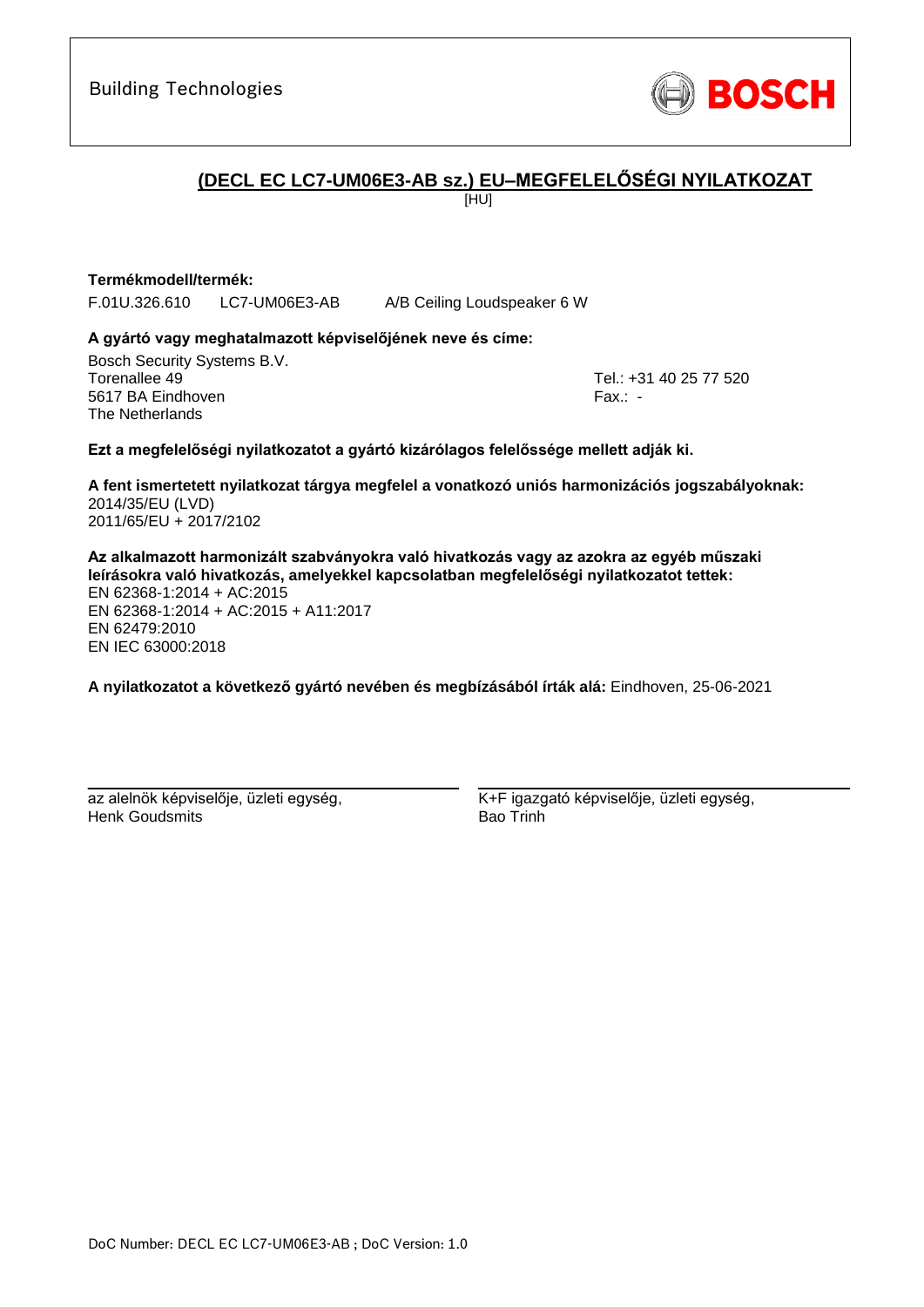

# **DIKJARAZZJONI TA' KONFORMITÀ TAL-UE (Nru: DECL EC LC7-UM06E3- AB)**

[MT]

**Il-prodott:**

F.01U.326.610 LC7-UM06E3-AB A/B Ceiling Loudspeaker 6 W

#### **L-isem u l-indirizz tal-manifattur jew tar-rappreżentant awtorizzat tiegħu:**

Bosch Security Systems B.V. Torenallee 49 Tel.: [+31 40 25 77 520](#page-0-0) 5617 BA Eindhoven Faks.[: -](#page-0-1) Faks.: - Faks.: - Faks.: - Faks.: -The Netherlands

**Din id-dikjarazzjoni ta' konformità tinħareg taħt ir-responsabbiltà unika tal-manifattur.**

**L-għan tad-dikjarazzjoni deskritt hawn fuq huwa konformi mal-leġislazzjoni ta' armonizzazzjoni rilevanti tal-Unjoni[:](#page-0-2)** [2014/35/EU \(LVD\)](#page-0-2) [2011/65/EU +](#page-0-2) 2017/2102

**Ir-referenzi għall-istandards armonizzati rilevanti li ntużaw jew ir-referenzi għall-ispeċifikazzjonijiet tekniċi l-oħra li skonthom qed tiġi ddikjarata l-konformità:**

EN 62368-1:2014 + AC:2015 EN 62368-1:2014 + AC:2015 + A11:2017 EN 62479:2010 EN IEC 63000:201[8](#page-0-3)

**Iffirmat għal u f'isem:** Eindhoven, 25-06-2021

\_\_\_\_\_\_\_\_\_\_\_\_\_\_\_\_\_\_\_\_\_\_\_\_\_\_\_\_\_\_\_\_\_\_\_\_\_\_\_\_\_\_\_ rappreżentant tal-Viċi President tal-Unità tan-Negozju, Henk Goudsmits

rappreżentant tal-maniġer tar-R&Ż tal-Unità tan-Negozju, Bao Trinh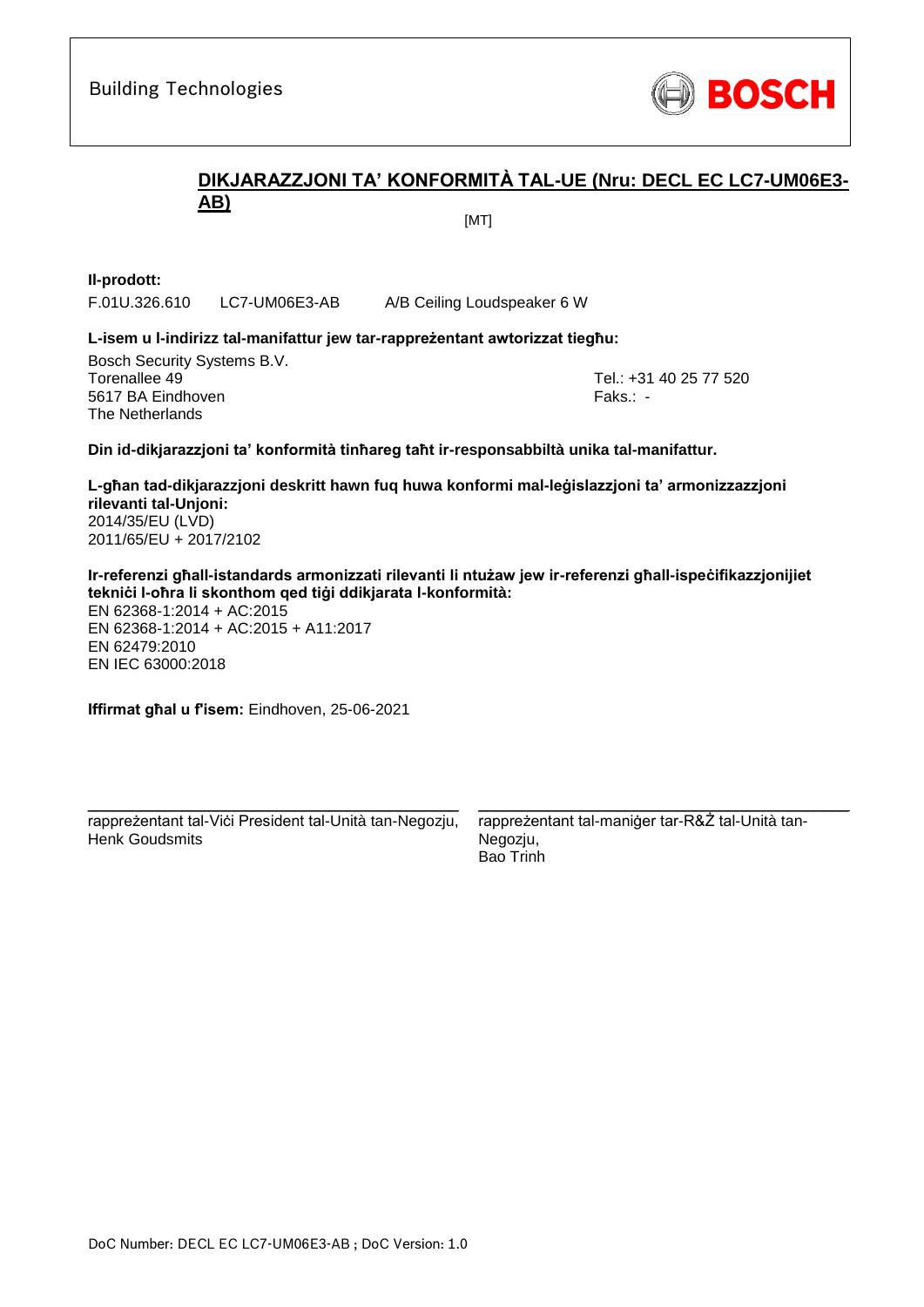

# **EU-CONFORMITEITSVERKLARING (Nr. DECL EC LC7-UM06E3-AB)**

[NL]

**Product:**

F.01U.326.610 LC7-UM06E3-AB A/B Ceiling Loudspeaker 6 W

### **Naam en adres van de fabrikant of zijn gemachtigde:**

Bosch Security Systems B.V. Torenallee 49 Tel.: [+31 40 25 77 520](#page-0-0) 5617 BA Eindhoven Fax.: [-](#page-0-1) Fax.: - Fax.: - Fax.: - Fax.: -The Netherlands

#### **Deze conformiteitsverklaring wordt verstrekt onder volledige verantwoordelijkheid van de fabrikant.**

**Het hierboven beschreven voorwerp is in overeenstemming met de desbetreffende harmonisatiewetgeving van de Unie[:](#page-0-2)** [2014/35/EU \(LVD\)](#page-0-2) [2011/65/EU +](#page-0-2) 2017/2102

**Vermelding van de toegepaste relevante geharmoniseerde normen of van de overige technische specificaties waarop de conformiteitsverklaring betrekking heeft:**

EN 62368-1:2014 + AC:2015 EN 62368-1:2014 + AC:2015 + A11:2017 EN 62479:2010 EN IEC 63000:201[8](#page-0-3)

**Ondertekend voor en namens:** Eindhoven, 25-06-2021

vertegenwoordiger van de vice-president Business Unit, Henk Goudsmits

\_\_\_\_\_\_\_\_\_\_\_\_\_\_\_\_\_\_\_\_\_\_\_\_\_\_\_\_\_\_\_\_\_\_\_\_\_\_\_\_\_\_\_

vertegenwoordiger van de R&D manager Business Unit, Bao Trinh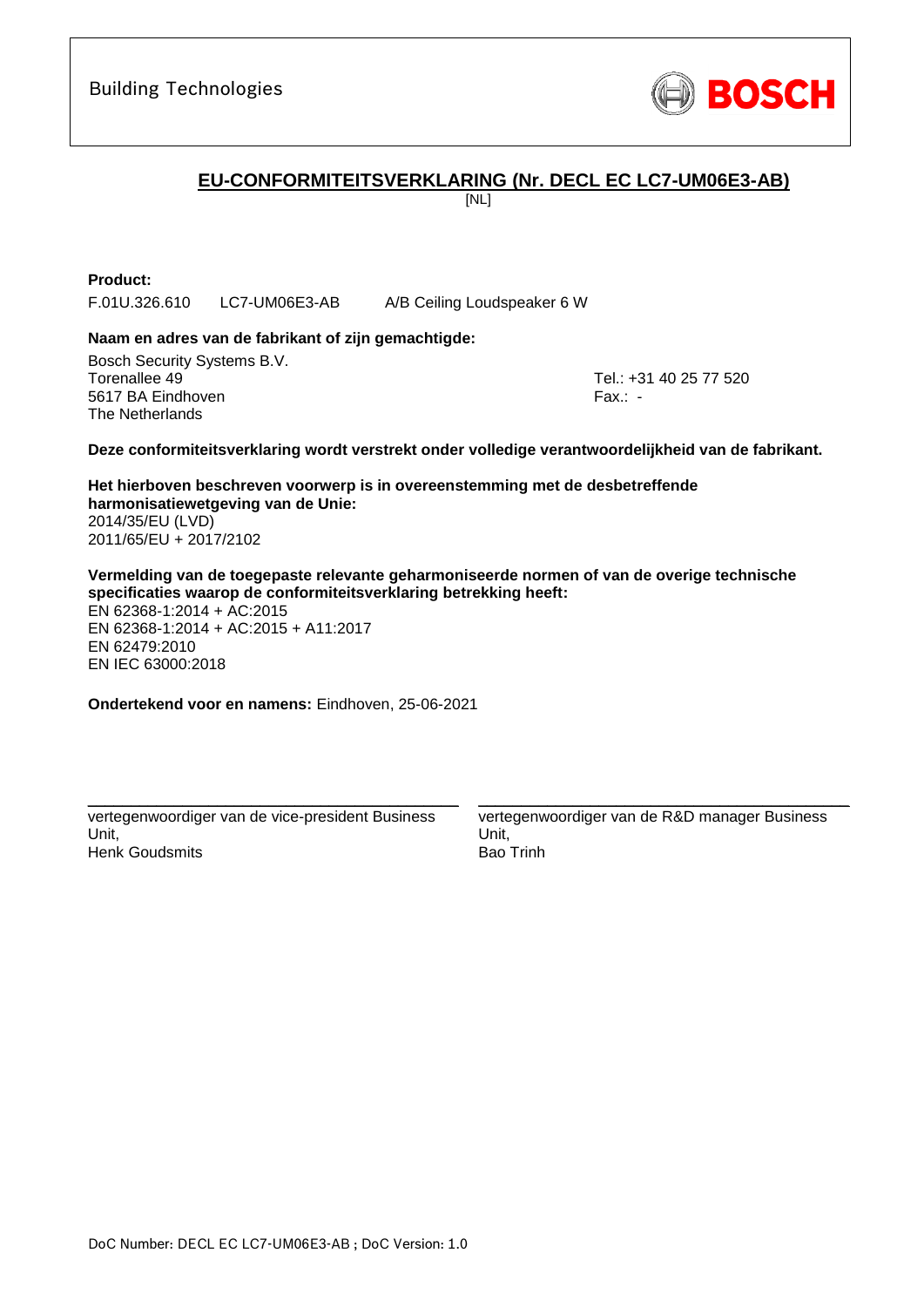# **DEKLARACJA ZGODNOŚCI UE (nr: DECL EC LC7-UM06E3-AB)**

[PL]

# **Model produktu/product:**

F.01U.326.610 LC7-UM06E3-AB A/B Ceiling Loudspeaker 6 W

### **Nazwa i adres producenta lub jego upoważnionego przedstawiciela:**

Bosch Security Systems B.V. Torenallee 49 Tel.: [+31 40 25 77 520](#page-0-0) 5617 BA Eindhoven Fax.: [-](#page-0-1) The Netherlands

### **Niniejsza deklaracja zgodności wydana zostaje na wyłączną odpowiedzialność producenta.**

**Wymieniony powyżej przedmiot niniejszej deklaracji jest zgodny z odnośnymi wymaganiami unijnego prawodawstwa harmonizacyjnego[:](#page-0-2)** [2014/35/EU \(LVD\)](#page-0-2)

[2011/65/EU +](#page-0-2) 2017/2102

**Odniesienia do odnośnych norm zharmonizowanych, które zastosowano, lub do innych specyfikacji technicznych, w stosunku do których deklarowana jest zgodność:** EN 62368-1:2014 + AC:2015 EN 62368-1:2014 + AC:2015 + A11:2017 EN 62479:2010 EN IEC 63000:201[8](#page-0-3)

**Podpisano w imieniu:** Eindhoven, 25-06-2021

\_\_\_\_\_\_\_\_\_\_\_\_\_\_\_\_\_\_\_\_\_\_\_\_\_\_\_\_\_\_\_\_\_\_\_\_\_\_\_\_\_\_\_

przedstawiciel wiceprezesa działu, Henk Goudsmits

przedstawiciel dyrektora ds. badań i rozwoju działu, Bao Trinh

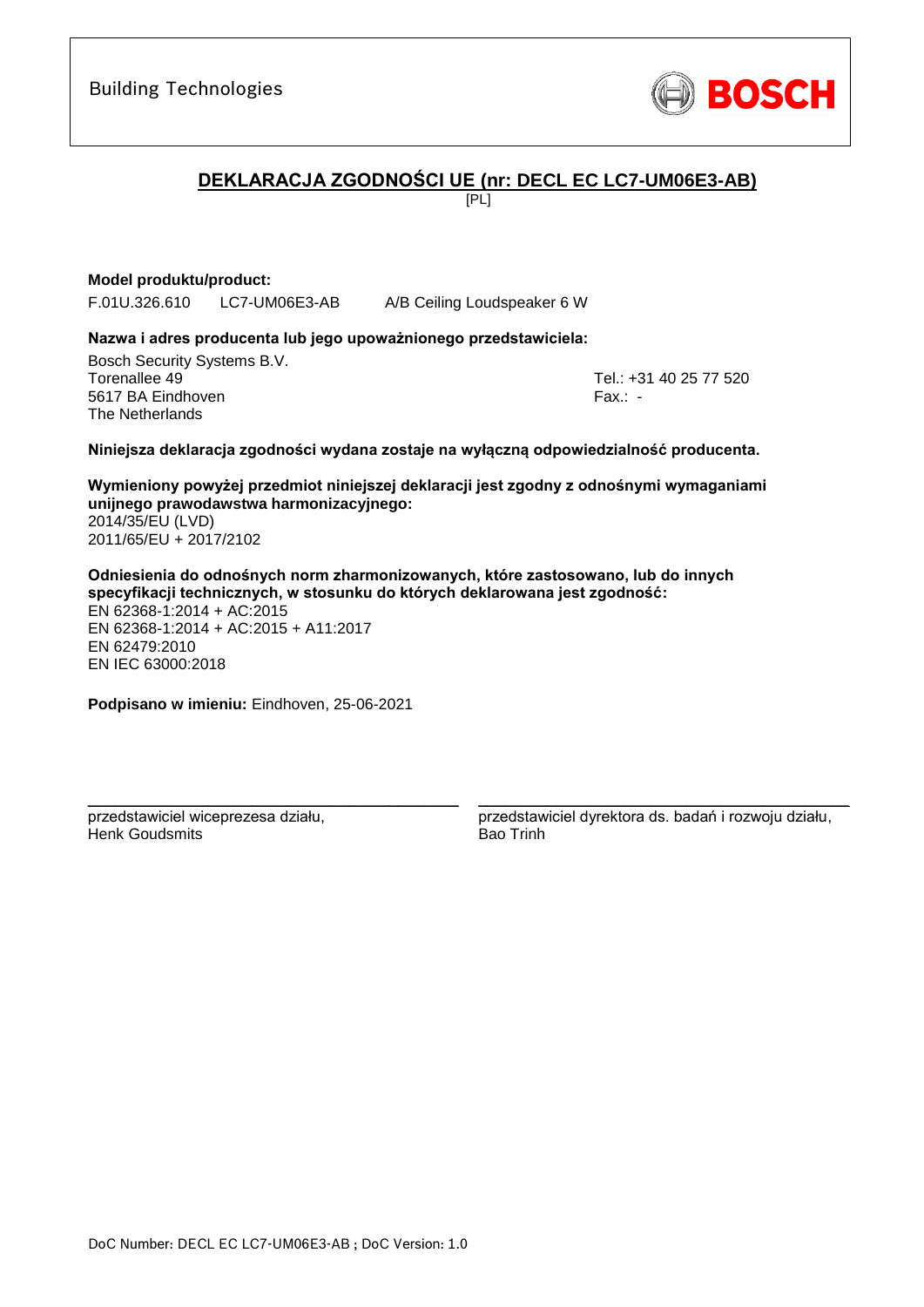# **DECLARAÇÃO UE DE CONFORMIDADE (N.º: DECL EC LC7-UM06E3-AB)**

[PT]

# **Modelo do produto/produto:**

F.01U.326.610 LC7-UM06E3-AB A/B Ceiling Loudspeaker 6 W

### **Nome e endereço do fabricante ou do respetivo mandatário:**

Bosch Security Systems B.V. Torenallee 49 Tel.: [+31 40 25 77 520](#page-0-0) 5617 BA Eindhoven Fax.: [-](#page-0-1) The Netherlands

### **A presente declaração de conformidade é emitida sob a exclusiva responsabilidade do fabricante.**

**O objeto da declaração acima descrito está em conformidade com a legislação de harmonização da União aplicável[:](#page-0-2)** [2014/35/EU \(LVD\)](#page-0-2) [2011/65/EU +](#page-0-2) 2017/2102

**Referências às normas harmonizadas aplicáveis utilizadas ou a outras especificações técnicas em relação às quais é declarada a conformidade:**

EN 62368-1:2014 + AC:2015 EN 62368-1:2014 + AC:2015 + A11:2017 EN 62479:2010 EN IEC 63000:201[8](#page-0-3)

**Assinado por e em nome de:** Eindhoven, 25-06-2021

\_\_\_\_\_\_\_\_\_\_\_\_\_\_\_\_\_\_\_\_\_\_\_\_\_\_\_\_\_\_\_\_\_\_\_\_\_\_\_\_\_\_\_ representante do vice-presidente da unidade de negócio, Henk Goudsmits

representante do gestor da unidade de negócio de investigação e desenvolvimento, Bao Trinh

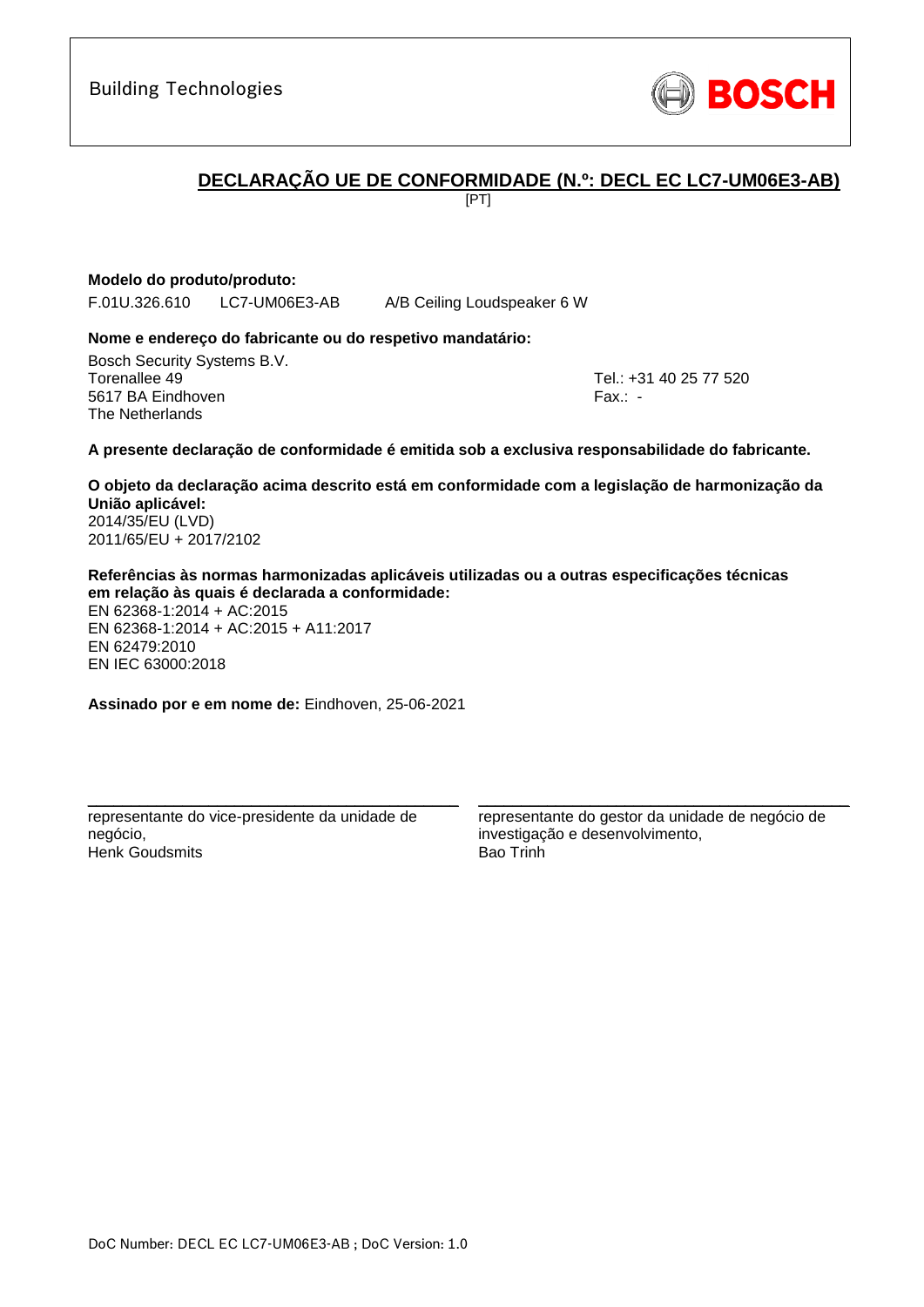# **DECLARAȚIA UE DE CONFORMITATE (NR. DECL EC LC7-UM06E3-AB)**

[RO]

**Modelul de produs/produsul:**

F.01U.326.610 LC7-UM06E3-AB A/B Ceiling Loudspeaker 6 W

### **Denumirea și adresa producătorului sau a reprezentantului său autorizat:**

Bosch Security Systems B.V. Torenallee 49 Tel.: [+31 40 25 77 520](#page-0-0) 5617 BA Eindhoven Fax.: [-](#page-0-1) The Netherlands

### **Prezenta declarație de conformitate este emisă pe răspunderea exclusivă a producătorului.**

**Obiectul declarației descris mai sus este în conformitate cu legislația relevantă de armonizare a Uniunii[:](#page-0-2)** [2014/35/EU \(LVD\)](#page-0-2)

[2011/65/EU +](#page-0-2) 2017/2102

**Trimiteri la standardele armonizate relevante folosite sau trimiteri la celelalte specificații tehnice în legătură cu care se declară conformitatea:**

EN 62368-1:2014 + AC:2015 EN 62368-1:2014 + AC:2015 + A11:2017 EN 62479:2010 EN IEC 63000:201[8](#page-0-3)

**Semnat pentru și în numele:** Eindhoven, 25-06-2021

\_\_\_\_\_\_\_\_\_\_\_\_\_\_\_\_\_\_\_\_\_\_\_\_\_\_\_\_\_\_\_\_\_\_\_\_\_\_\_\_\_\_\_

reprezentant al vicepreşedintelui companiei, Henk Goudsmits

reprezentant al managerului de Cercetare şi dezvoltare al companiei, Bao Trinh

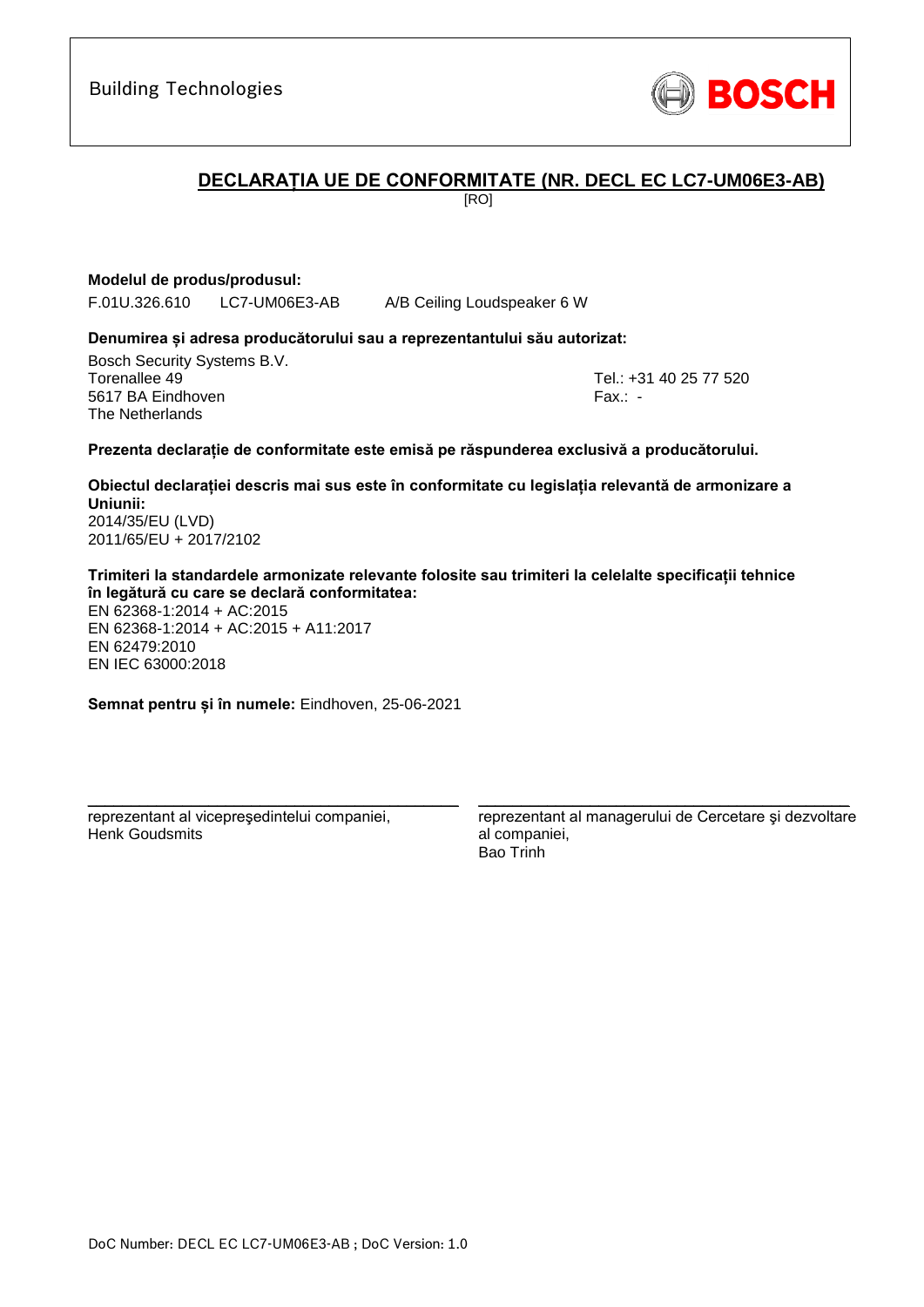

# **EÚ VYHLÁSENIE O ZHODE (č. DECL EC LC7-UM06E3-AB)**

[SK]

# **Typ výrobku/výrobok:**

F.01U.326.610 LC7-UM06E3-AB A/B Ceiling Loudspeaker 6 W

### **Meno a adresa výrobcu alebo jeho splnomocneného zástupcu:**

Bosch Security Systems B.V. Torenallee 49 Tel.: [+31 40 25 77 520](#page-0-0) 5617 BA Eindhoven Fax.: [-](#page-0-1) The Netherlands

### **Toto vyhlásenie o zhode sa vydáva na výhradnú zodpovednosť výrobcu.**

**Uvedený predmet vyhlásenia je v zhode s príslušnými harmonizačnými právnymi predpismi Únie[:](#page-0-2)** [2014/35/EU \(LVD\)](#page-0-2) [2011/65/EU +](#page-0-2) 2017/2102

### **Odkazy na príslušné použité harmonizované normy alebo odkazy na iné technické špecifikácie, v súvislosti s ktorými sa vyhlasuje zhoda:**

EN 62368-1:2014 + AC:2015 EN 62368-1:2014 + AC:2015 + A11:2017 EN 62479:2010 [E](#page-0-4)[N](#page-0-5) [I](#page-0-6)[E](#page-0-7)C 63000:201[8](#page-0-3)

**Podpísané za a v mene:** Eindhoven, 25-06-2021

\_\_\_\_\_\_\_\_\_\_\_\_\_\_\_\_\_\_\_\_\_\_\_\_\_\_\_\_\_\_\_\_\_\_\_\_\_\_\_\_\_\_\_ zástupca viceprezidenta obchodnej jednotky, Henk Goudsmits

zástupca manažéra pre výskum a vývoj obchodnej jednotky, Bao Trinh

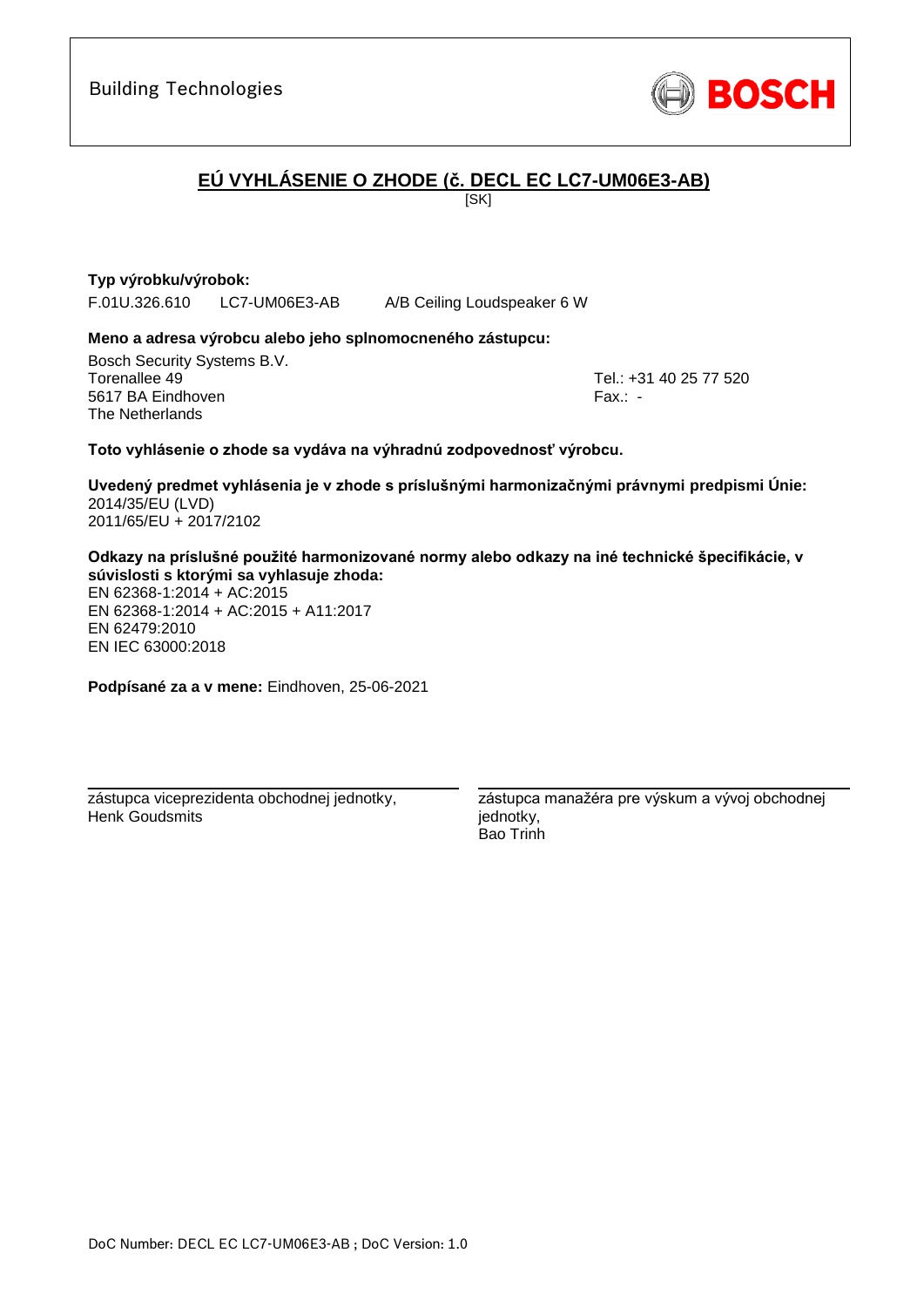# **IZJAVA EU O SKLADNOSTI (št. DECL EC LC7-UM06E3-AB)**

 $|S_L|$ 

# **Model proizvoda/proizvod:**

F.01U.326.610 LC7-UM06E3-AB A/B Ceiling Loudspeaker 6 W

### **Ime in naslov proizvajalca ali njegovega pooblaščenega zastopnika:**

Bosch Security Systems B.V. Torenallee 49 Tel.: [+31 40 25 77 520](#page-0-0) 5617 BA Eindhoven Fax.: [-](#page-0-1) The Netherlands

### **Ta izjava o skladnosti je izdana na lastno odgovornost proizvajalca.**

**Predmet navedene izjave je v skladu z ustrezno zakonodajo Unije o harmonizaciji[:](#page-0-2)** [2014/35/EU \(LVD\)](#page-0-2) [2011/65/EU +](#page-0-2) 2017/2102

**Sklicevanja na uporabljene relevantne harmonizirane standarde ali sklicevanje na druge tehnične specifikacije v zvezi s katerimi je skladnost deklarirana:**

EN 62368-1:2014 + AC:2015 EN 62368-1:2014 + AC:2015 + A11:2017 EN 62479:2010 [E](#page-0-4)[N](#page-0-5) [I](#page-0-6)[E](#page-0-7)C 63000:201[8](#page-0-3)

**Podpisano za in v imenu:** Eindhoven, 25-06-2021

\_\_\_\_\_\_\_\_\_\_\_\_\_\_\_\_\_\_\_\_\_\_\_\_\_\_\_\_\_\_\_\_\_\_\_\_\_\_\_\_\_\_\_

zastopnik podpredsednika poslovne enote, Henk Goudsmits

zastopnik direktorja poslovne enote za raziskave in razvoj, Bao Trinh

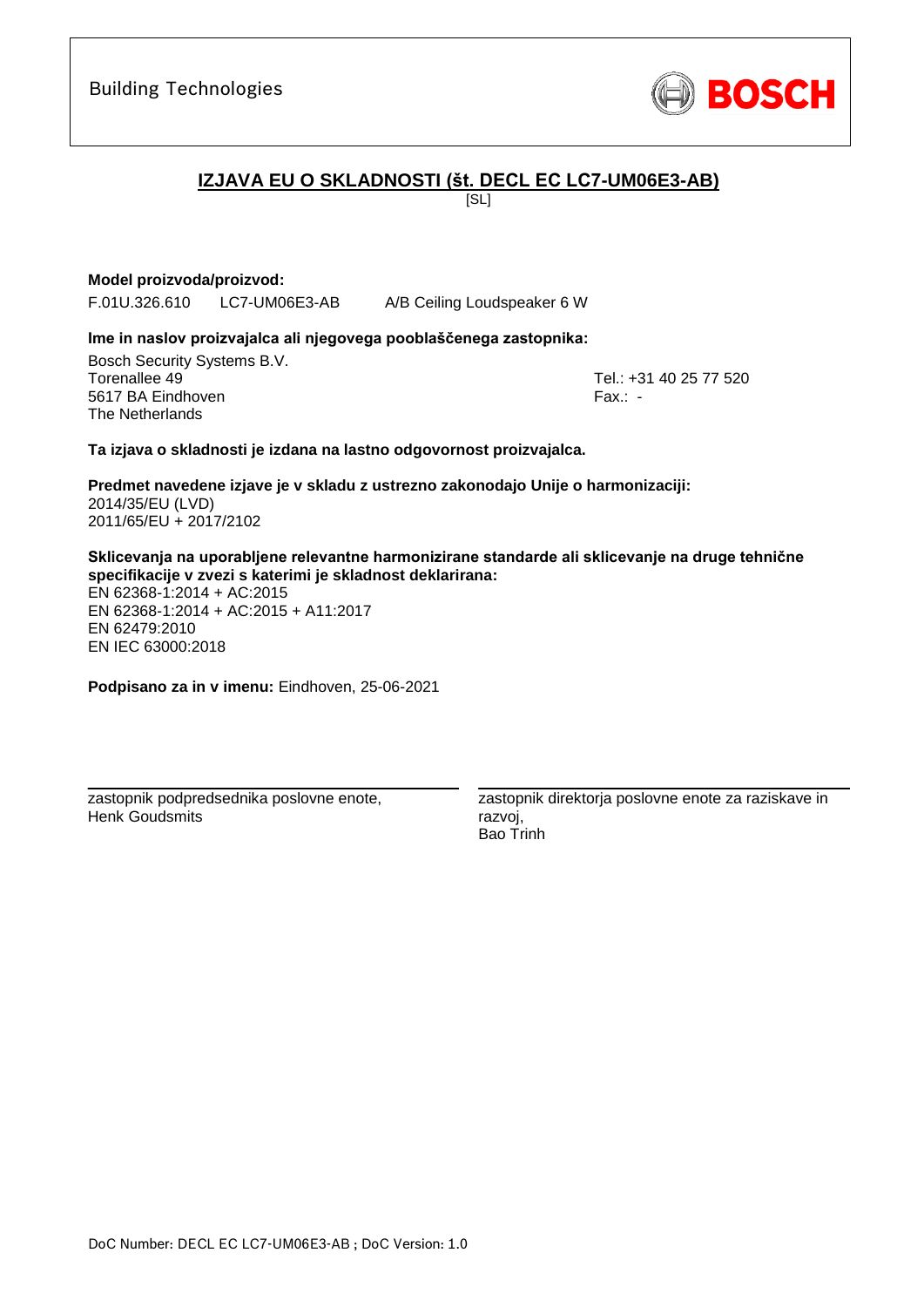

# **EU-VAATIMUSTENMUKAISUUSVAKUUTUS (N:o DECL EC LC7-UM06E3-AB)**

[FI]

# **Tuotemalli/tuote:**

F.01U.326.610 LC7-UM06E3-AB A/B Ceiling Loudspeaker 6 W

### **Valmistajan tai sen valtuutetun edustajan nimi ja osoite:**

Bosch Security Systems B.V. Torenallee 49 Tel.: [+31 40 25 77 520](#page-0-0) 5617 BA Eindhoven Fax.: [-](#page-0-1) Fax.: - Fax.: - Fax.: - Fax.: -The Netherlands

#### **Tämä vaatimustenmukaisuusvakuutus on annettu valmistajan yksinomaisella vastuulla.**

**Edellä kuvattu vakuutuksen kohde on asiaa koskevan unionin yhdenmukaistamislainsäädännön vaatimusten mukainen[:](#page-0-2)** [2014/35/EU \(LVD\)](#page-0-2)

[2011/65/EU +](#page-0-2) 2017/2102

**Viittaus niihin asiaankuuluviin yhdenmukaistettuihin standardeihin, joita on käytetty, tai viittaus muihin teknisiin eritelmiin, joiden perusteella vaatimustenmukaisuusvakuutus on annettu:** EN 62368-1:2014 + AC:2015 EN 62368-1:2014 + AC:2015 + A11:2017 EN 62479:2010 EN IEC 63000:201[8](#page-0-3)

**Seuraavan puolesta allekirjoittanut:** Eindhoven, 25-06-2021

varapääjohtajan edustaja Liiketoimintayksikkö, Henk Goudsmits

\_\_\_\_\_\_\_\_\_\_\_\_\_\_\_\_\_\_\_\_\_\_\_\_\_\_\_\_\_\_\_\_\_\_\_\_\_\_\_\_\_\_\_

tutkimus- ja tuotekehitysjohtajan edustaja Liiketoimintayksikkö, Bao Trinh